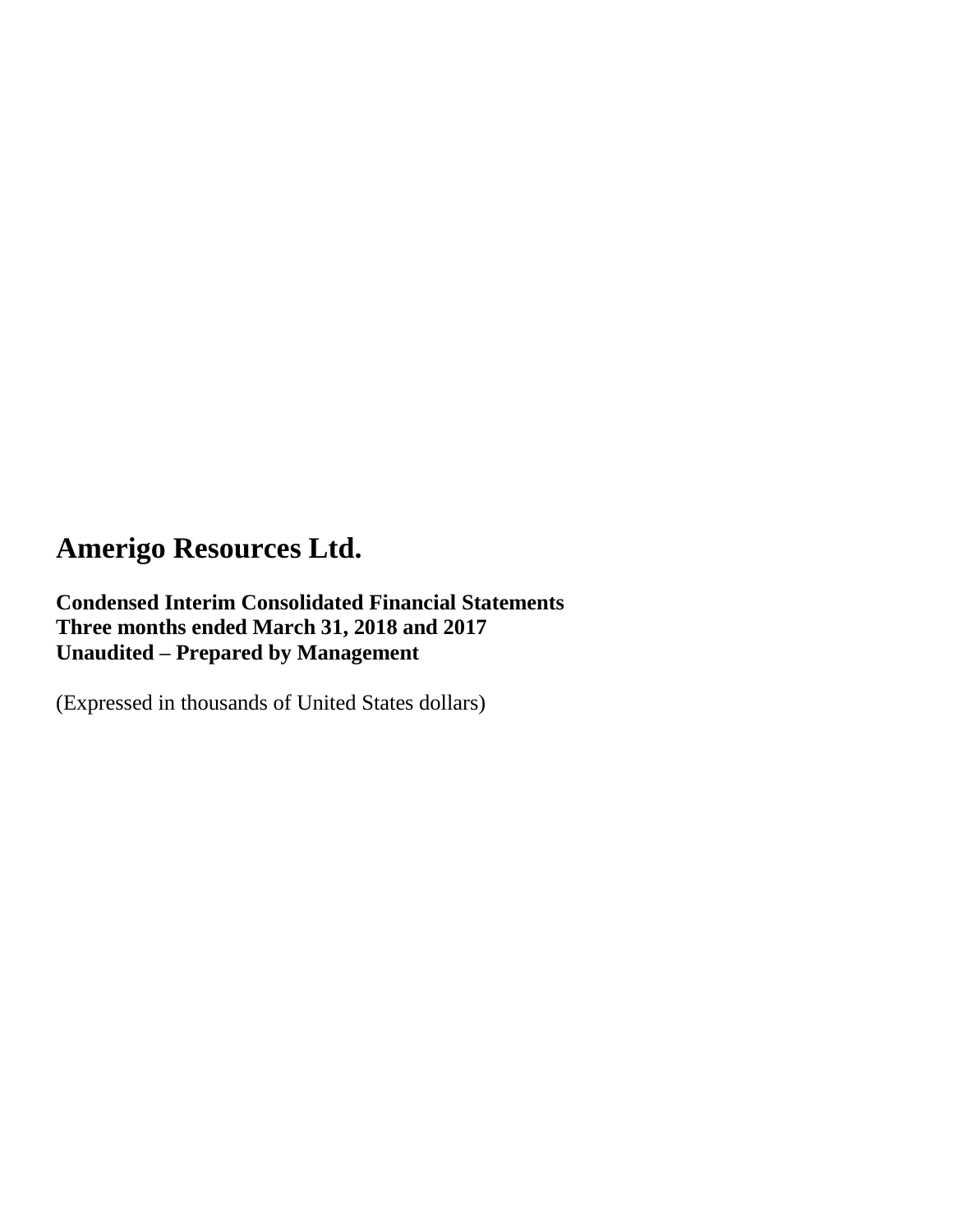### **Amerigo Resources Ltd. Condensed Interim Consolidated Statements of Financial Position - Unaudited**

#### (expressed in thousands of U.S. dollars)

|                                      |                | March 31,<br>2018 | December 31,<br>2017 |
|--------------------------------------|----------------|-------------------|----------------------|
|                                      | <b>Notes</b>   | \$                | \$                   |
| Assets                               |                |                   |                      |
| <b>Current assets</b>                |                |                   |                      |
| Cash and cash equivalents            | 12             | 29,869            | 27,524               |
| Trade and settlement receivables     |                | 5,111             | 7,710                |
| Taxes receivable                     |                | 2,174             | 1,627                |
| Prepaid expenses                     |                | 963               | 1,408                |
| Inventories                          | $\overline{4}$ | 6,934             | 7,792                |
| Interest rate swap                   | 6              | 144               |                      |
|                                      |                | 45,195            | 46,061               |
| <b>Non-current assets</b>            |                |                   |                      |
| Property, plant and equipment        | 5              | 183,993           | 176,011              |
| Intangible assets                    |                | 4,447             | 4,509                |
| Investments                          |                | 2,482             | 3,014                |
| Other non-current assets             |                | 935               | 931                  |
| Deferred income tax asset            |                | 44                | 23                   |
| <b>Total assets</b>                  |                | 237,096           | 230.549              |
| <b>Liabilities</b>                   |                |                   |                      |
| <b>Current liabilities</b>           |                |                   |                      |
| Current portion of borrowings        | 6              | 18,111            | 20,810               |
| Trade and other payables             |                | 14,200            | 13,052               |
| <b>DET</b> royalties                 | 2              | 11,525            | 11,990               |
| Current income tax liabilities       |                | 4,009             | 3,368                |
| Current portion of derivative        | 7, 13          | 1,015             | 1,151                |
| Interest rate swap                   | 6              | 6                 | 190                  |
|                                      |                | 48,866            | 50,561               |
| <b>Non-current liabilities</b>       |                |                   |                      |
| <b>Borrowings</b>                    | 6              | 47,936            | 42,257               |
| Deferred income tax liability        |                | 27,464            | 26,876               |
| Derivative                           | 7, 13          | 11,353            | 11,042               |
| Severance provisions                 |                | 1,042             | 981                  |
| Other non-current liabilities        |                | 420               | 656                  |
| <b>Total liabilities</b>             |                | 137,081           | 132,373              |
| <b>Equity</b>                        | 8              |                   |                      |
| Share capital                        |                | 79,258            | 78,954               |
| Other reserves                       |                | 8,569             | 7,916                |
| Accumulated other comprehensive loss |                | (1,327)           | (992)                |
| Retained earnings                    |                | 13,515            | 12,298               |
| Total equity                         |                | 100,015           | 98,176               |
| <b>Total equity and liabilities</b>  |                | 237,096           | 230,549              |
| <b>Commitments</b>                   | 14             |                   |                      |

The accompanying notes are an integral part of these condensed interim consolidated financial statements.

**Approved by the Board of Directors** "Robert Gayton" "George Ireland" Director Director Director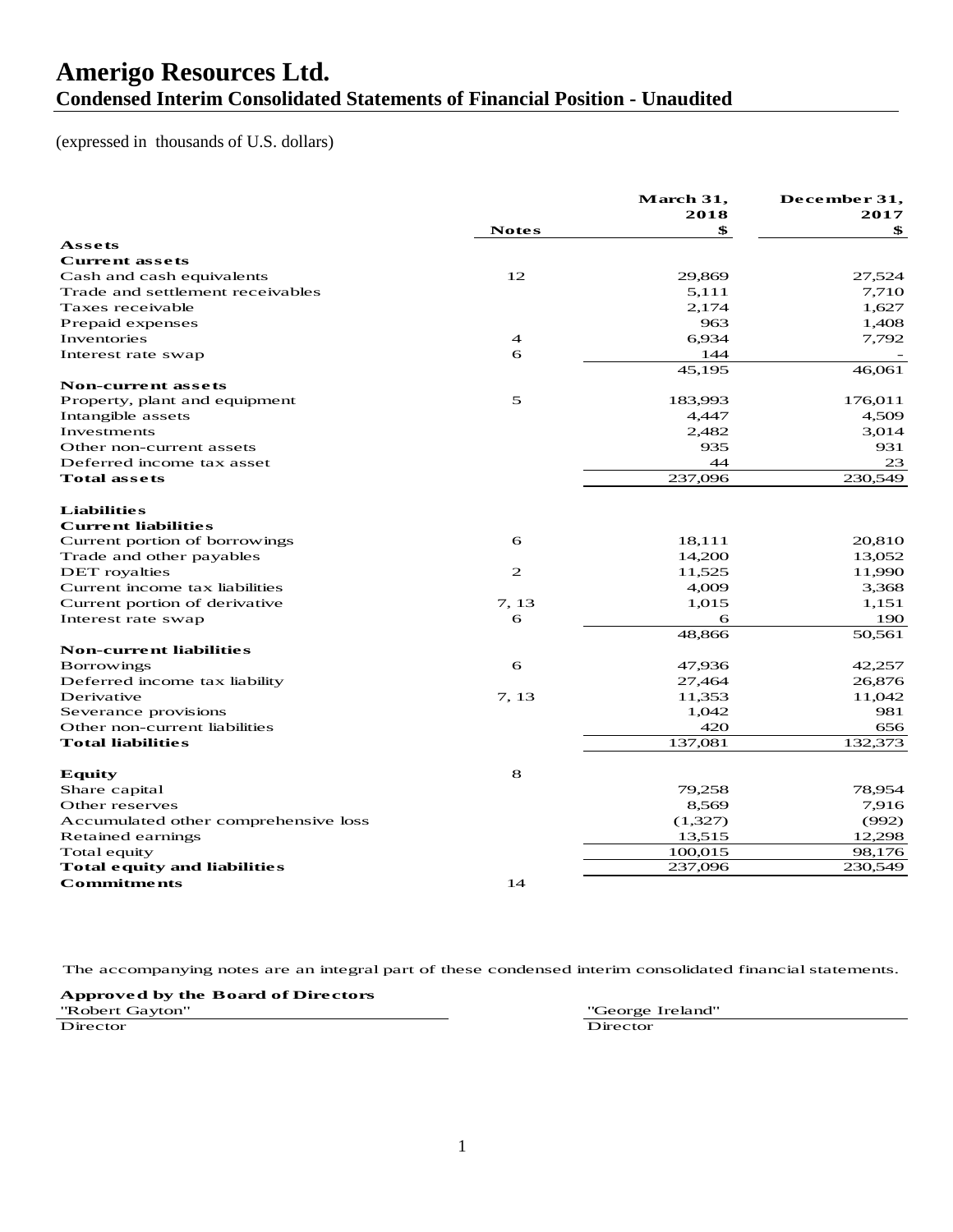### **Condensed Interim Consolidated Statements of Income (Loss) and Comprehensive Income (Loss) - Unaudited**

(expressed in thousands of U.S. dollars)

|                                                                   |                   | Three months ended March 31, |             |  |
|-------------------------------------------------------------------|-------------------|------------------------------|-------------|--|
|                                                                   | <b>Notes</b>      | 2018                         | 2017        |  |
|                                                                   |                   | \$                           | \$          |  |
| Revenue                                                           | 10                | 33,881                       | 29,744      |  |
| Tolling and production costs                                      | 11(a)             | (28, 717)                    | (27,761)    |  |
| <b>Gross profit</b>                                               |                   | 5,164                        | 1,983       |  |
| Other expenses                                                    |                   |                              |             |  |
| General and administration                                        | 11 <sub>(b)</sub> | (1, 558)                     | (953)       |  |
| Derivative to related parties including changes in fair value     | 11(c)             | (414)                        | (1,093)     |  |
| Other gains                                                       | 11 <sub>(d)</sub> | 266                          | 33          |  |
|                                                                   |                   | (1,706)                      | (2,013)     |  |
| <b>Operating profit (loss)</b>                                    |                   | 3,458                        | (30)        |  |
| Finance expense                                                   | 11(e)             | (985)                        | (1, 353)    |  |
|                                                                   |                   | (985)                        | (1, 353)    |  |
| Income (loss) before income tax                                   |                   | 2,473                        | (1, 383)    |  |
| Income tax (expense) recovery                                     |                   | (1,256)                      | 73          |  |
| Net income (loss)                                                 |                   | 1,217                        | (1,310)     |  |
| Other comprehensive (loss) income                                 |                   |                              |             |  |
| Items that may be reclassified subsequently to net income (loss): |                   |                              |             |  |
| Unrealized (losses) gains on investments, net of tax              |                   | (532)                        | 292         |  |
| Cumulative translation adjustment                                 |                   | 204                          | (50)        |  |
| Actuarial losses on severance provision                           |                   | (7)                          | (4)         |  |
| Other comprehensive (loss) income                                 |                   | (335)                        | 238         |  |
| <b>Comprehensive income (loss)</b>                                |                   | 882                          | (1,072)     |  |
| Weighted average number of shares outstanding, basic              |                   | 176,493,697                  | 174,781,661 |  |
| Weighted average number of shares outstanding, diluted            |                   | 180,460,697                  | 174,781,661 |  |
| Earnings (loss) per share                                         |                   |                              |             |  |
| <b>Basic</b>                                                      |                   | 0.01                         | (0.01)      |  |
| Diluted                                                           |                   | 0.01                         | (0.01)      |  |

The accompanying notes are an integral part of these condensed interim consolidated financial statements.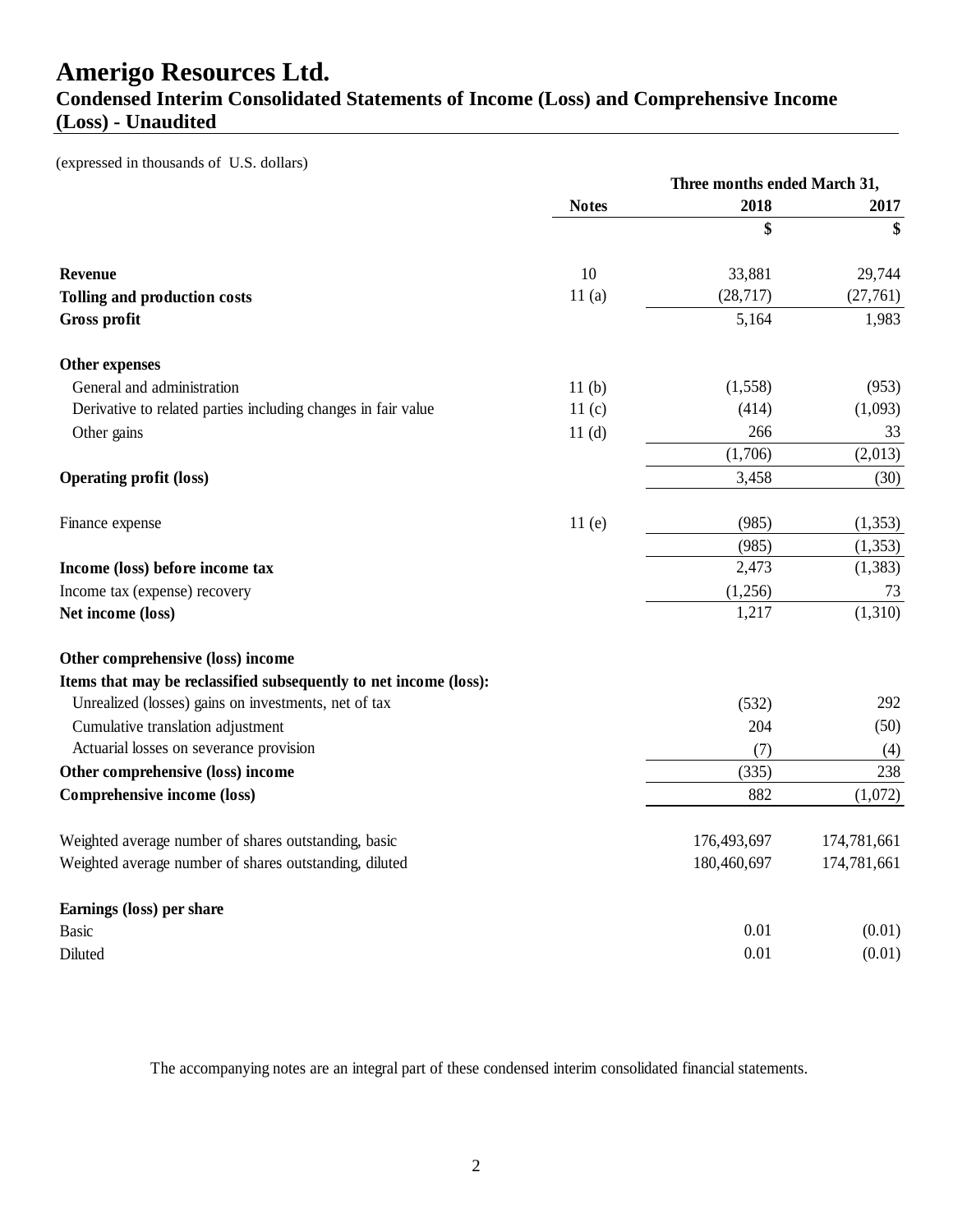## **Amerigo Resources Ltd. Condensed Interim Consolidated Statements of Cash Flows - Unaudited**

(expressed in thousands of U.S. dollars)

|                                                    | Three months ended March 31, |         |
|----------------------------------------------------|------------------------------|---------|
|                                                    | 2018                         | 2017    |
|                                                    | \$                           | \$      |
| Cash flows from operating activities               |                              |         |
| Net income (loss)                                  | 1,217                        | (1,310) |
| Adjustment for items not affecting cash:           |                              |         |
| Depreciation and amortization                      | 3,566                        | 3,584   |
| Share-based payments                               | 684                          | 241     |
| Deferred income tax expense (recovery)             | 567                          | (97)    |
| Changes in fair value of derivative                | 178                          | 864     |
| Finance expense                                    | 39                           | 1,099   |
| Other                                              | (184)                        | 58      |
| Unrealized foreign exchange gain                   | (123)                        | (184)   |
|                                                    | 5,944                        | 4,255   |
| Changes in non-cash working capital                |                              |         |
| Trade, settlement receivables and taxes receivable | 2,191                        | (201)   |
| Inventories                                        | 878                          | 1,574   |
| Trade and other payables                           | 890                          | (163)   |
| <b>DET</b> royalties                               | (466)                        | 1,973   |
| Net cash from operating activities                 | 9,437                        | 7,438   |
| Cash flows used in investing activities            |                              |         |
| Purchase of plant and equipment                    | (10,274)                     | (451)   |
| Net cash used in investing activities              | (10,274)                     | (451)   |
| <b>Cash flows from financing activities</b>        |                              |         |
| Proceeds from borrowings, net of transaction costs | 5,810                        |         |
| Repayment of borrowings                            | (3,000)                      |         |
| Issuance of shares                                 | 72                           | 57      |
| Net cash from financing activities                 | 2,882                        | 57      |
| Net increase in cash and cash equivalents          | 2,045                        | 7,044   |
| Effect of exchange rate changes on cash            | 300                          | 132     |
| Cash and cash equivalents - Beginning of period    | 27,524                       | 15,921  |
| Cash and cash equivalents - End of period          | 29,869                       | 23,097  |

### **Supplementary cash flow information (Note 12)**

The accompanying notes are an integral part of these condensed interim consolidated financial statements.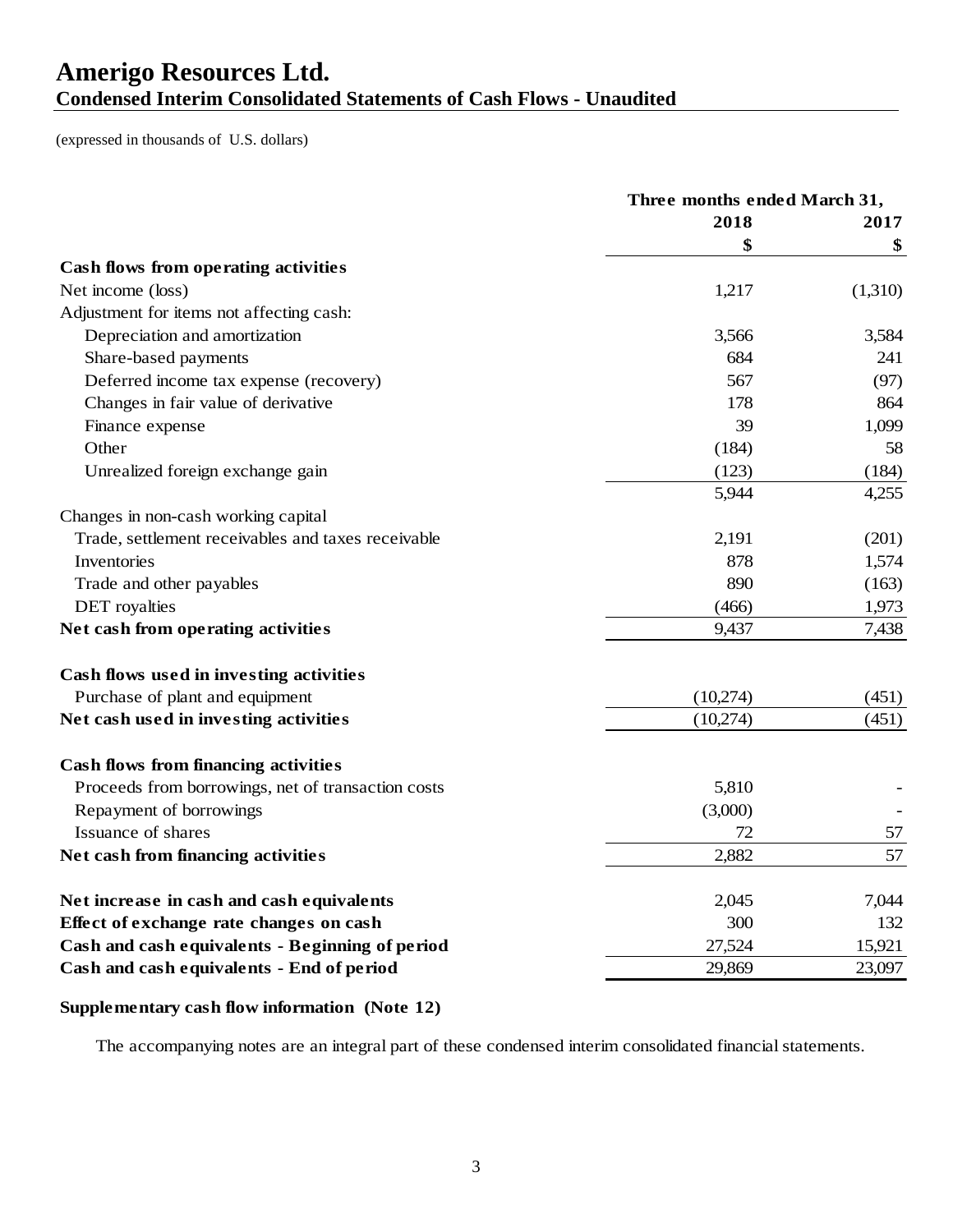## **Amerigo Resources Ltd. Condensed Interim Consolidated Statements of Changes in Equity - Unaudited**

(expressed in thousands of U.S. dollars)

|                                             | Share capital       |                |                   |                                                      |                             |                     |
|---------------------------------------------|---------------------|----------------|-------------------|------------------------------------------------------|-----------------------------|---------------------|
|                                             | Number of<br>shares | <b>Amount</b>  | Other<br>reserves | <b>Accumulated</b><br>other<br>comprehensive<br>loss | <b>Retained</b><br>earnings | <b>Total equity</b> |
|                                             |                     | \$             | \$                | \$                                                   | \$                          | \$                  |
| Balance - January 1, 2017                   | 174,682,058         | 78,168         | 7,447             | (2,047)                                              | 4,309                       | 87,877              |
| Share-based payments                        |                     | ÷.             | 241               |                                                      |                             | 241                 |
| Expenses settled with shares (Note $6(c)$ ) | 403,577             | 196            |                   |                                                      |                             | 196                 |
| Exercise of share purchase options          | 350,000             | 81             | (24)              |                                                      |                             | 57                  |
| Cumulative translation adjustment           |                     |                |                   | (50)                                                 |                             | (50)                |
| Unrealized gains on investments             |                     |                |                   | 292                                                  |                             | 292                 |
| Actuarial losses on severance provision     |                     |                |                   | (4)                                                  |                             | (4)                 |
| Net loss                                    |                     |                |                   | $\overline{a}$                                       | (1,310)                     | (1,310)             |
| Balance - March 31, 2017                    | 175,435,635         | 78,445         | 7,664             | (1,809)                                              | 2,999                       | 87,299              |
| Share-based payments                        |                     |                | 386               |                                                      |                             | 386                 |
| Exercise of share purchase options          | 950,000             | 509            | (134)             |                                                      |                             | 375                 |
| Cumulative translation adjustment           |                     |                |                   | (357)                                                |                             | (357)               |
| Unrealized gains on investments             |                     |                |                   | 1,204                                                |                             | 1,204               |
| Actuarial losses on severance provision     |                     |                |                   | (30)                                                 |                             | (30)                |
| Net income                                  |                     | ÷,             |                   |                                                      | 9,299                       | 9,299               |
| Balance - December 31, 2017                 | 176,385,635         | 78,954         | 7,916             | (992)                                                | 12,298                      | 98,176              |
| Balance - January 1, 2018                   | 176,385,635         | 78,954         | 7,916             | (992)                                                | 12,298                      | 98,176              |
| Share-based payments                        |                     | $\overline{a}$ | 684               |                                                      |                             | 684                 |
| Expenses settled with shares (Note $6(c)$ ) | 265,119             | 201            |                   |                                                      |                             | 201                 |
| Exercise of share purchase options          | 550,000             | 103            | (31)              |                                                      |                             | 72                  |
| Cumulative translation adjustment           |                     |                |                   | 204                                                  |                             | 204                 |
| Unrealized losses on investments            |                     |                |                   | (532)                                                |                             | (532)               |
| Actuarial losses on severance provision     |                     |                |                   | (7)                                                  |                             | (7)                 |
| Net income                                  |                     |                |                   |                                                      | 1,217                       | 1,217               |
| Balance - March 31, 2018                    | 177,200,754         | 79,258         | 8,569             | (1, 327)                                             | 13,515                      | 100,015             |

The accompanying notes are an integral part of these condensed interim consolidated financial statements.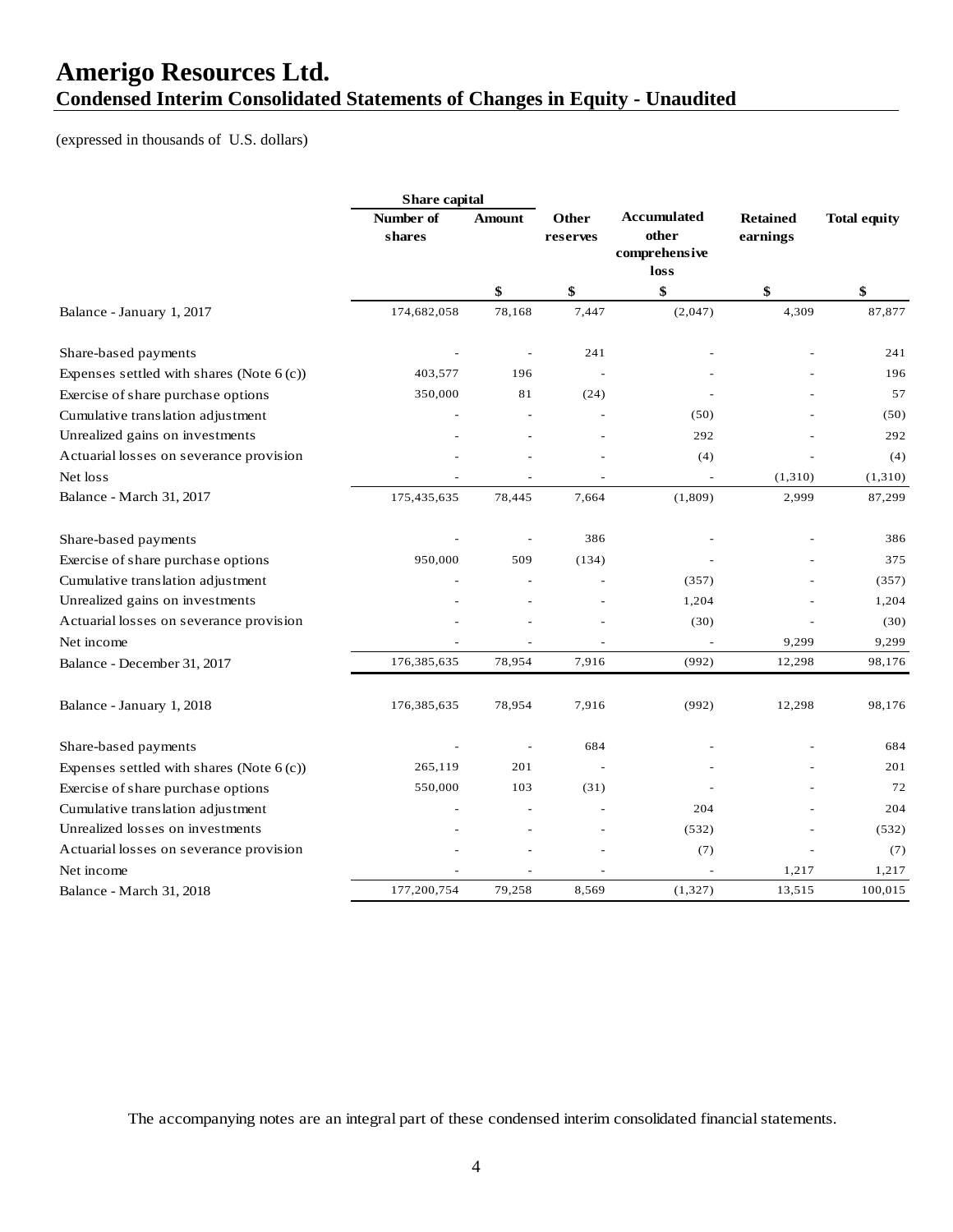(tabular information expressed in thousands of U.S. dollars)

### **1) REPORTING ENTITY AND BASIS OF PRESENTATION**

a) Reporting entity

Amerigo Resources Ltd. ("Amerigo" or the "Company") is a company domiciled in Canada. Its shares are listed for trading on the Toronto Stock Exchange and traded in the United States on the OTCQX. These condensed interim consolidated financial statements ("interim financial statements") of the Company as at and for the three months ended March 31, 2018 ("Q1-2018") include the accounts of the Company and its subsidiaries (collectively the "Group").

The Group is principally engaged in the production of copper concentrates through its operating subsidiary Minera Valle Central S.A. ("MVC"), pursuant to a long-term contractual relationship with the El Teniente Division ("DET") of Corporación Nacional del Cobre de Chile ("Codelco") (Note 2). Since January 1, 2015, copper production from MVC has been conducted under a tolling agreement with DET.

b) Statement of compliance

These interim financial statements have been prepared in accordance with International Financial Reporting Standards ("IFRS") as issued by the International Accounting Standards Board ("IASB") applicable to the preparation of interim financial statements, including IAS 34, Interim Financial Reporting. These interim financial statements do not include all the information required for a complete set of IFRS statements and should be read in conjunction with the audited consolidated financial statements of the Company as at and for the year ended December 31, 2017, prepared in accordance with IFRS. However, selected notes are included to explain events and transactions that are significant to an understanding of the changes in the Company's financial position and performance since the last annual consolidated financial statements as at and for the year ended December 31, 2017.

These interim financial statements were authorised for issue by Amerigo's board of directors on May 7, 2018.

c) Significant accounting policies

These interim financial statements follow the same accounting policies and methods of application as the Company's most recent annual financial statements, except for the adoption of new IFRS pronouncements, as outlined below. The interim financial statements should be read in conjunction with the Company's most recent annual financial statements.

d) New IFRS pronouncements

The Company adopted the following new IASB standards and interpretations on January 1, 2018, in accordance with the standards' transitional provisions:

**IFRS 9, Financial Instruments - Classification and Measurement ("IFRS 9")**: Addresses the classification, measurement and recognition of financial assets and financial liabilities and supersedes the guidance relating to classification and measurement of financial instruments in IAS 39, Financial Instruments: Recognition and Measurement ("IAS 39").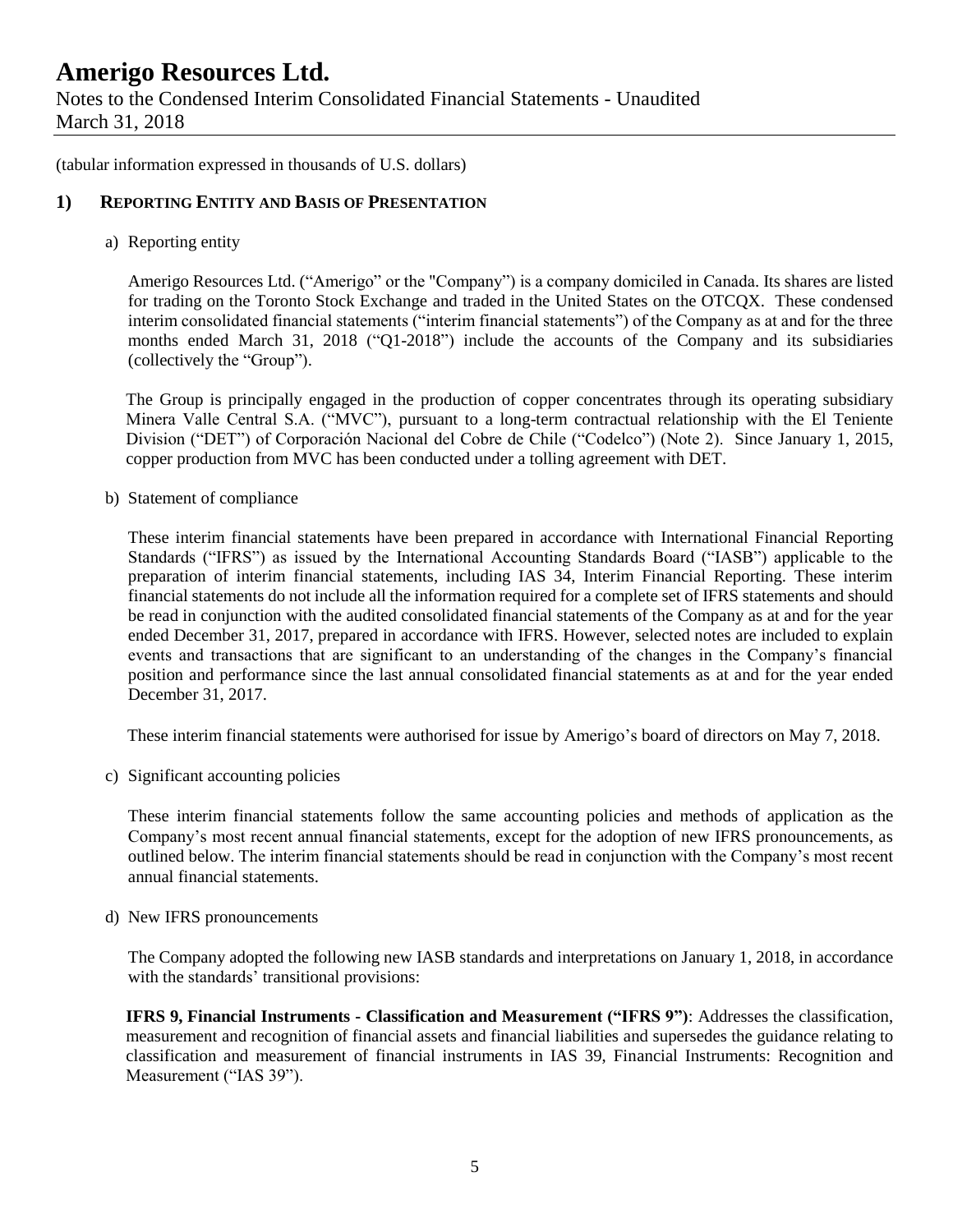IFRS 9 requires financial assets to be classified into three measurement categories on initial recognition: fair value through profit or loss ("FVTPL"), fair value through other comprehensive income ("FVTOCI") and amortized cost. Investments in equity instruments are required to be measured by default at FVTPL. However, there is an irrevocable option for each equity instrument to present fair value changes in other comprehensive income ("OCI"). Measurement and classification of financial assets is dependent on the Company's business model for managing financial assets and the contractual cash flow characteristics of the financial asset. For financial liabilities, the standard retains most of the IAS 39 requirements. The main change is that, in cases where the fair value option is taken for financial liabilities, the part of a fair value change relating to an entity's own credit risk is recorded in OCI rather than profit or loss, unless this creates an accounting mismatch.

IFRS 9 introduces a new three-stage expected credit loss model for calculating impairment for financial assets. IFRS 9 no longer requires a triggering event to occur before credit losses are recognized. Entities are required to recognize expected credit losses when financial instruments are initially recognized and to update the amount of expected credit losses recognized at each reporting date to reflect changes in the credit risk of financial instruments. Additional disclosure on expected credit losses and credit risk are required.

The Company assessed the classification and measurement of its financial assets and liabilities under IFRS 9 and has summarized the original investment categories under IAS 39 and the new measurement categories under IFRS 9 in the following table.

|                              | <b>Measurement Category</b> |                |  |
|------------------------------|-----------------------------|----------------|--|
|                              | Original                    | New            |  |
|                              | (IAS 39)                    | (IFRS 9)       |  |
| <b>Financial Assets</b>      |                             |                |  |
| Cash                         | Amortized cost              | Amortized cost |  |
| Cash equivalents             | Amortized cost              | Amortized cost |  |
| Trade receivables            | Amortized cost              | Amortized cost |  |
| Settlement receivables       | <b>FVTPL</b>                | <b>FVTPL</b>   |  |
| Marketable equity securities | Available-for-sale          | <b>FVTOCI</b>  |  |
| <b>Financial Liabilities</b> |                             |                |  |
| Trade payables               | Amortized cost              | Amortized cost |  |
| Debt                         | Amortized cost              | Amortized cost |  |
| Derivative instruments       | <b>FVTPL</b>                | <b>FVTPL</b>   |  |

The Group made an irrevocable classification choice to record fair value changes on its current portfolio of investments in marketable equity securities through OCI. This election did not have an effect on the Company's interim financial statements.

The Group's credit risk arises from cash, cash equivalents and trade receivables. While the Group is exposed to credit losses due to the non-performance of its counterparties and there are significant concentrations of credit risk, the Group does not consider this risk to be material.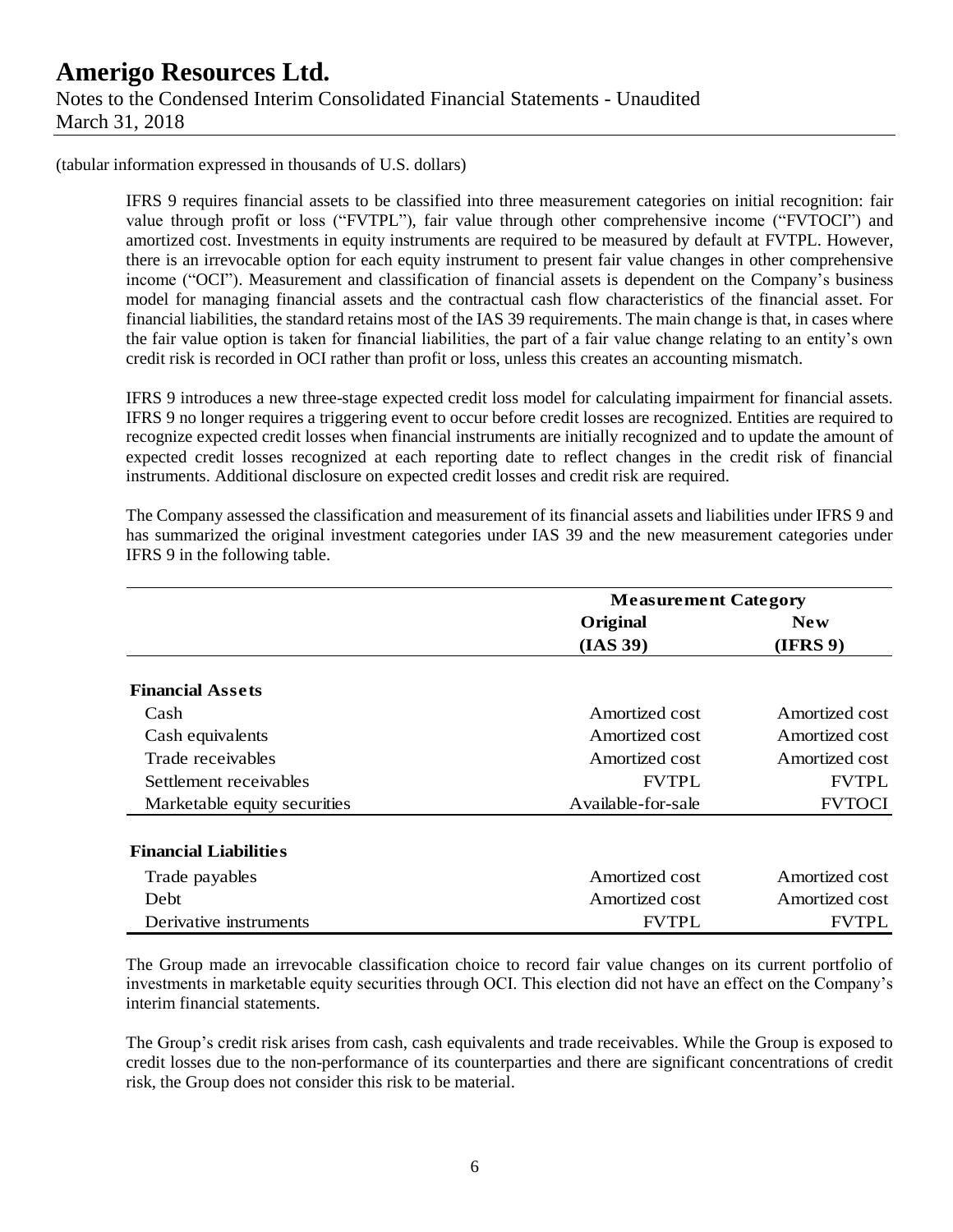The Group's significant counterparties in respect of cash and cash equivalents are reputable financial institutions with investment grade ratings. The Group has two main customers with high credit quality, strong financial position and liquidity and long-term contractual relationships with the Group. The Group's customers are considered to have a low default risk and the Group does not have historical default rates. Historically, the Group has not recorded lifetime expected credit loss allowances. Accordingly, the Group did not record adjustments related to the implementation of the expected credit loss model for trade receivables.

**IFRS 15, Revenue from Contracts with Customers ("IFRS 15"):** The new revenue standard introduces a single principles-based, five-step framework for the recognition of revenue when control of goods is transferred to, or services are performed, for the customer. The five steps include identification of the contract/contracts with customers, identification of the performance obligations under the contract, determination of the transaction price, allocation of the transaction price and recognition of revenue when the performance obligation is satisfied. The standard also requires enhanced revenue disclosures to help users better understand the nature, amount, timing and uncertainty of revenue and cash flows from contracts with customers.

Based on our analysis, the timing and amount of Group revenue did not change under IFRS 15, and no restatement to prior year revenue was required. Note 10 addresses the Group's disclosure requirements under IFRS 15.

### **2) AGREEMENTS WITH CODELCO'S EL TENIENTE DIVISION**

In 1991, MVC entered into a contract with DET to process the fresh tailings from El Teniente, the world's largest underground copper mine, for a term to 2021 (the "Fresh Tailings Contract"). In 2009, MVC and DET entered into an agreement to process the tailings from Colihues, one of DET's historic tailings deposits (the "Colihues Contract"). In 2014, MVC and DET entered into a contract (the "Master Agreement") for the purchase by MVC of the rights to process tailings from an additional historic tailings deposit, Cauquenes, for a term to the earlier of its depletion or 2033 and extending the Fresh Tailings Contract from 2021 to 2037 and the Colihues Contract to the earlier of its depletion or 2037.

Until December 31, 2014, royalties were payable to DET in respect of copper concentrates produced by MVC. DET royalties were calculated using the average London Metal Exchange copper price for the month of concentrates production and were recorded as components of production costs.

In 2015, MVC and DET entered into a modification to the Master Agreement which changed the legal relationship between the parties for the period from 2015 to 2022. During this period, production of copper concentrates by MVC has and will be conducted under a tolling agreement with DET. Title to the copper concentrates produced by MVC is retained by DET and MVC earns tolling revenue, calculated as the gross value of copper produced at applicable market prices, net of notional items (DET copper royalties, smelting and refining charges and transportation costs).

Notional royalties for copper concentrates produced from fresh tailings are determined through a sliding scale formula tied to copper prices ranging from \$1.95/lb (13.5%) to \$4.80/lb (28.4%).

Notional royalties for copper concentrates produced from Cauquenes historic tailings are determined through a sliding scale for copper prices ranging from \$1.95/lb (16%) to \$5.50/lb (39%).

MVC pays a sliding scale global molybdenum royalty for molybdenum prices between \$6.00/lb (3%) and \$40.00/lb  $(19.7\%)$ .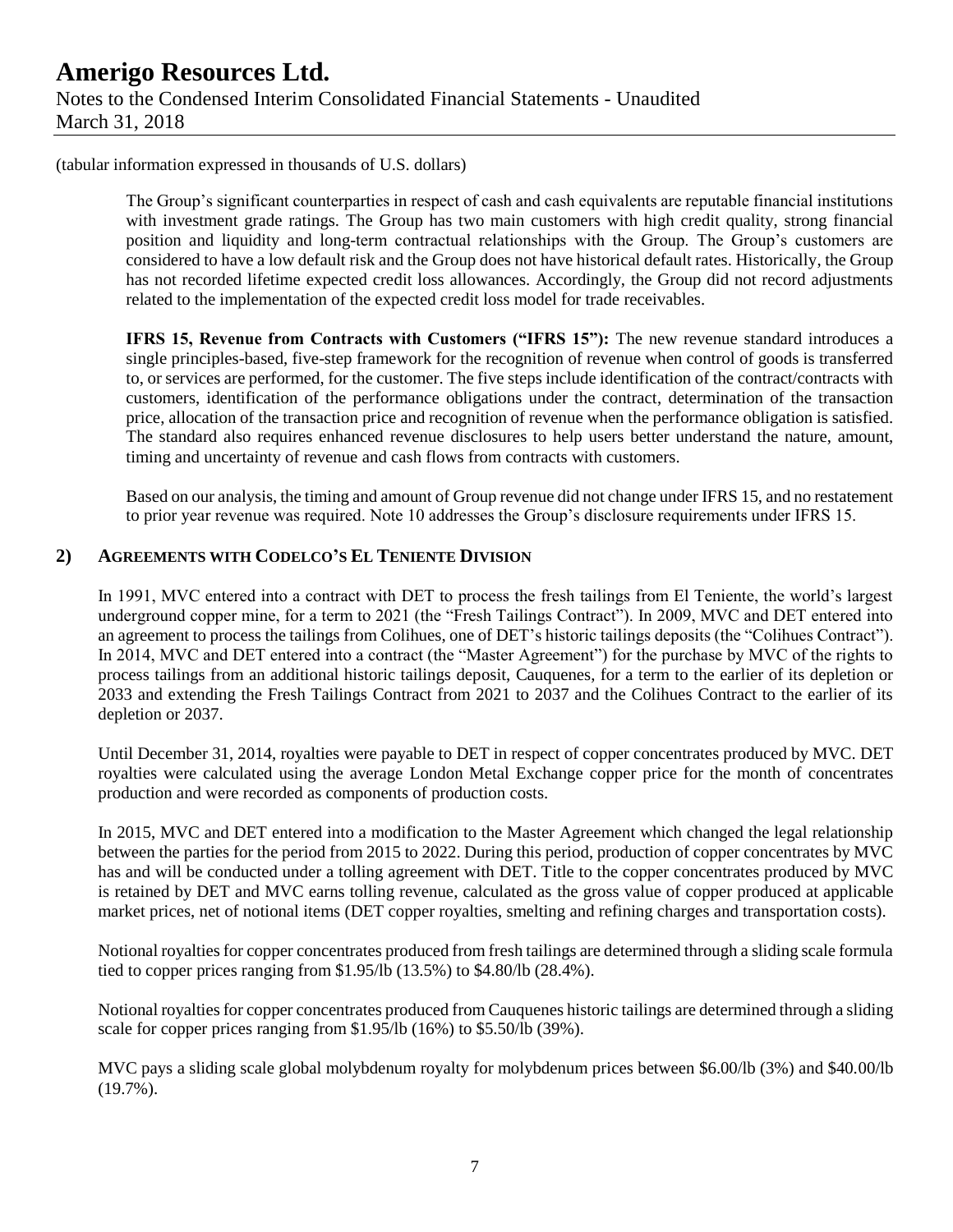The Master Agreement contains provisions requiring the parties to meet and review cost and notional royalty/royalty structures in the event monthly average prices fall below certain ranges and projections indicate the permanence of such prices over time. The review of all notional royalty/royalty structures is to be carried out in a manner that gives priority to the Master Agreement's viability and maintains the equilibrium of the benefits between the parties.

The Master Agreement also contains three early exit options exercisable by DET within 2021 and every three years thereafter only in the event of changes unforeseen as of the date of the Master Agreement. The Company has currently judged the probabilities of DET exercising any of these early exit options as remote.

In 2015, DET provided to MVC a copper price support facility of \$17.0 million (the "DET Price Support Facility") which bears interest at a rate of 0.6% per month and is subordinate to MVC's bank financing. The DET Price Support Facility is scheduled to be repaid in the period from January 1, 2017 to December 31, 2019 at a rate of \$1.0 million per month, provided this repayment schedule does not preclude MVC from making the semi-annual principal debt repayments described in Note 6(a). In Q1-2018, MVC repaid \$3.0 million towards the DET Price Support Facility (Q1-2017: \$nil), and MVC currently anticipates the DET Price Support Facility may be fully repaid before its contractual maturity. MVC may repay the DET Price Support Facility in advance and without penalty. The loan's balance at March 31, 2018 was \$6.6 million (December 31, 2017: \$9.9 million), including \$0.6 million in accrued interest (December 31, 2017: \$0.9 million), shown as a current liability in the Company's statement of financial position.

At March 31, 2018, the accrual for DET notional copper royalties and DET molybdenum royalties, was \$11.5 million (December 31, 2017: \$12.0 million).

### **3) CRITICAL ACCOUNTING ESTIMATES AND JUDGEMENTS**

Estimates and judgements are continually evaluated and are based on historical experience and other factors, including expectations of future events that are believed to be reasonable under the circumstances.

In preparing these interim financial statements, the Company makes judgements, estimates and assumptions concerning the future which may vary from actual results.

The Company's critical accounting estimates and judgements applied in the preparation of these interim financial statements are consistent with those reported in our 2017 annual consolidated financial statements.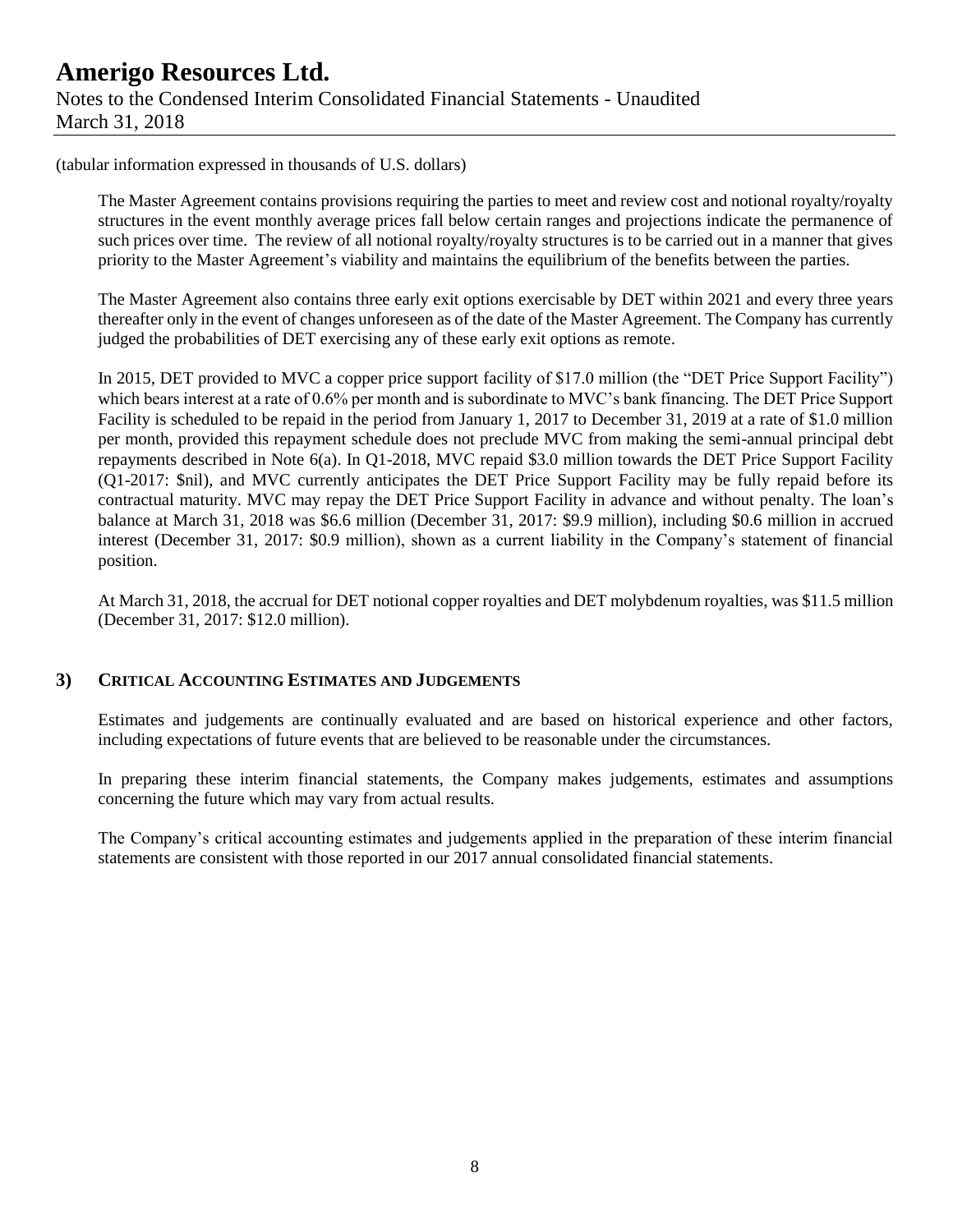Notes to the Condensed Interim Consolidated Financial Statements - Unaudited March 31, 2018

(tabular information expressed in thousands of U.S. dollars)

### **4) INVENTORIES**

|                                | March 31,<br>2018 | December 31,<br>2017 |  |
|--------------------------------|-------------------|----------------------|--|
|                                | \$                | \$                   |  |
| Plant supplies and consumables | 3,731             | 4,057                |  |
| Work in progress               | 3,056             | 3,701                |  |
| Molybdenum concentrates        | 147               | 34                   |  |
|                                | 6,934             | 7,792                |  |

At March 31, 2018 and December 31, 2017, work-in-progress on the production of copper concentrates under a tolling agreement and molybdenum concentrates were valued at cost.

### **5) PROPERTY, PLANT AND EQUIPMENT**

|                                   | <b>Plant</b> and | <b>Equipment and</b> |              |
|-----------------------------------|------------------|----------------------|--------------|
|                                   | infrastructure   | other assets         | <b>Total</b> |
|                                   | \$               | \$                   | \$           |
|                                   |                  |                      |              |
| Three months ended March 31, 2018 |                  |                      |              |
| Opening net book amount           | 159,788          | 16,223               | 176,011      |
| Exchange differences              |                  | (5)                  | (5)          |
| <b>Additions</b>                  | 10,423           | 1,126                | 11,549       |
| Disposals                         |                  | (59)                 | (59)         |
| Depreciation charge               | (2,069)          | (1,434)              | (3,503)      |
| <b>Closing net book amount</b>    | 168,142          | 15,851               | 183,993      |
| At March 31, 2018                 |                  |                      |              |
| Cost                              | 273,359          | 57,411               | 330,770      |
| Accumulated depreciation          | (105, 217)       | (41, 560)            | (146,777)    |
| Net book amount                   | 168,142          | 15,851               | 183,993      |

At March 31, 2018, property, plant and equipment of \$18.4 million was categorized as construction in progress and not subject to depreciation (December 31, 2017: \$11.5 million).

Total interest and charges of \$0.4 million was capitalized in the three months ended March 31, 2018 and included in property, plant and equipment at March 31, 2018 (year ended December 31, 2017: \$0.2 million).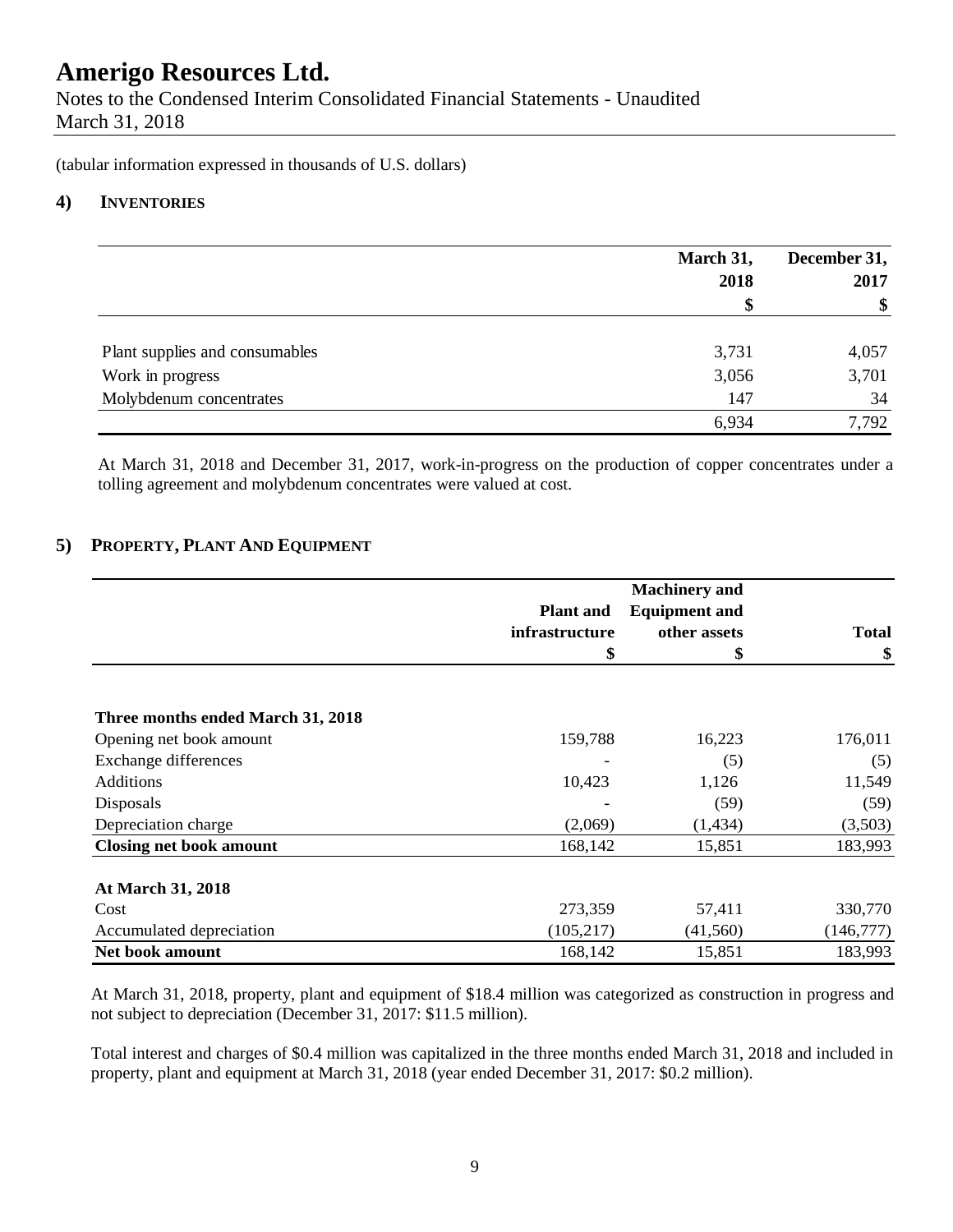Notes to the Condensed Interim Consolidated Financial Statements - Unaudited March 31, 2018

(tabular information expressed in thousands of U.S. dollars)

### **6) BORROWINGS**

|                                                       | March 31, | December 31, |
|-------------------------------------------------------|-----------|--------------|
|                                                       | 2018      | 2017         |
|                                                       | \$        |              |
| Cauquenes Phase One Loan (Note $6(a)$ )               | 42,238    | 41,527       |
| Cauquenes Phase Two Loan (Note $6(a)$ )               | 17,213    | 11,601       |
|                                                       | 59,451    | 53,128       |
| DET Price Support Facility (Note 6(b))                | 6,596     | 9,939        |
|                                                       | 66,047    | 63,067       |
| Comprise:                                             |           |              |
| Short-term debt and current portion of long-term debt | 18,111    | 20,810       |
| Long-term debt                                        | 47,936    | 42,257       |
|                                                       | 66,047    | 63,067       |

a) On March 25, 2015, MVC closed a bank syndicate financing with Banco Bilbao Vizcaya Argentaria ("BBVA") and Export Development Canada ("EDC") for a loan facility (the "Cauquenes Phase One Loan") of \$64.4 million for phase one of the Cauquenes expansion. Loan terms include interest synthetically fixed through an IRS, accounted for at FVTPL at a rate of 5.56% per annum for 75% of the facility. The remaining 25% of the facility is subject to a variable rate based on the US Libor 6-month rate, which at March 31, 2018 was 5.34% per annum. Interest is paid semi-annually on June and December 30. MVC incurred due diligence, bank fees and legal costs of \$2.4 million, recognized as transaction costs that are being amortized over the loan's term using the effective interest rate method. The Cauquenes Phase One Loan has a maximum repayment term of 6 years consisting of 12 equal semi-annual principal payments of \$5.4 million, commencing on June 30, 2016. The repayment term may be shortened without penalty in accordance with the loan provisions. The balance of the Cauquenes Phase One Loan (net of transaction costs) at March 31, 2018 was \$42.2 million (December 31, 2017: \$41.5 million). The IRS on the Phase One Loan has a term to December 27, 2018.

On August 3, 2017, MVC closed a second financing tranche with BBVA and EDC for a facility (the "Cauquenes Phase Two Loan") of up to \$35.3 million for the second phase of the Cauquenes expansion ("Phase Two"). Loan terms include interest synthetically fixed through a second IRS, accounted for at FVTPL, at a rate of 6.02% per annum for 75% of the facility. The remaining 25% of the facility is subject to a variable rate based on the US Libor 6-month rate, which at March 31, 2018 was 5.34% per annum. Interest is paid semi-annually on June and December 30. MVC incurred due diligence, bank fees and legal costs of \$1.3 million, recognized as transaction costs that are being amortized over the loan's term using the effective interest rate method. The Cauquenes Phase Two Loan has a maximum repayment term of 3 years consisting of 6 equal semi-annual principal payments to commence on June 30, 2019. The repayment term may be shortened without penalty in accordance with the loan provisions. The balance of the Cauquenes Phase Two Loan (net of transaction costs) at March 31, 2018 was \$17.2 million (December 31, 2017: \$11.6 million). On March 31, 2018, the fair value of the second IRS was determined to be \$0.2 million (December 31, 2017: liability of \$0.2 million). The IRS on the Phase Two Loan has a term to January 3, 2022.

MVC has provided security for the Cauquenes Phase One and Phase Two loans in the form of a charge on all of MVC's assets.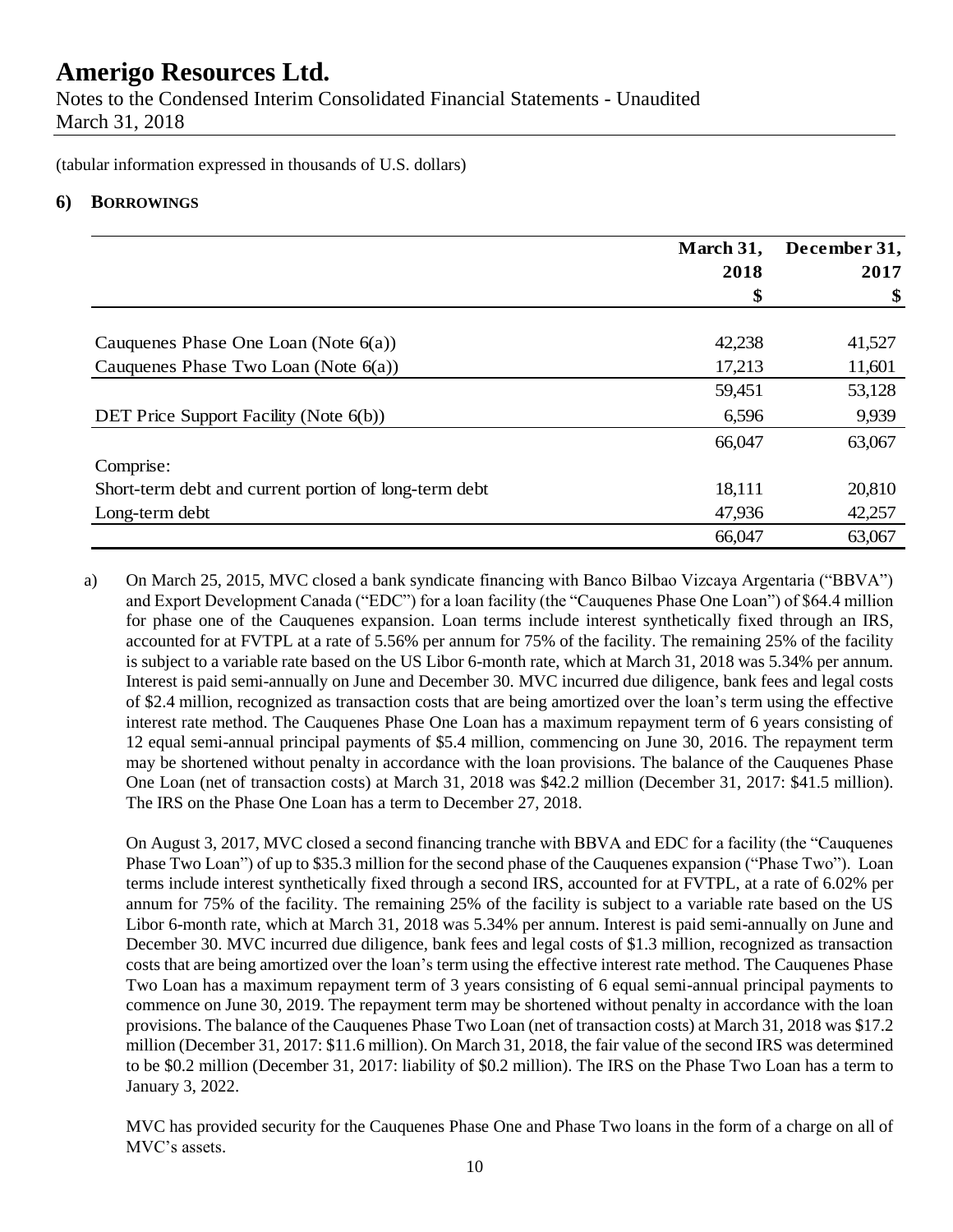Original loan terms and provisions required MVC to be in compliance with bank covenants (current ratio, tangible net worth and debt service coverage ratio) measured semi-annually on June 30 and December 31. Certain covenants were amended on closing of the second financing tranche, including modifications to the tangible net worth requirements starting on December 31, 2017 and non-measurement of the current ratio on December 31, 2017; June 30, 2018; December 31, 2018 and June 30, 2019. At December 31, 2017, MVC met the debt service coverage ratio (requirement of 1.2) and the tangible net worth ratio (requirement of \$110.0 million).

MVC has a debt service reserve account ("DSRA") which must be used to: /i/ pay the principal and interest of bank loans and amounts owing under the interest rate swaps if MVC has insufficient funds to make these payments and /ii/ fund MVC's operating expenses. If it becomes necessary to fund MVC's operations with funds from the DSRA, MVC must replenish the DSRA at each month end with funds necessary to maintain a balance equal to one hundred percent of the sum of the principal and interest pursuant to the loans and interest rate swaps that are payable in the following six months. At March 31, 2018 and December 31, 2017, MVC held DSRA funds in the required amount of \$7.3 million.

- b) MVC has a Price Support Facility with DET described in Note 2.
- c) The Company has a \$13.0 million standby line of credit (the "Line of Credit") from three Company shareholders which is available through to the later of December 31, 2018 and the date of commencement of commercial production of Phase Two of the Cauquenes expansion, provided such date occurs no later than March 31, 2019. Amounts drawn from the Line of Credit, if any, are subject to a drawdown fee equivalent to 1.5% of drawn funds and interest at a rate of 1.5% per month, payable semi-annually in arrears. Principal is payable in the amounts and at such times as permitted under the terms and conditions of the Cauquenes Phase One and Phase Two loans. All obligations arising from the Line of Credit are to be paid in full on or before the date that is the earlier of December 31, 2019 and the 1-year anniversary of the date in which MVC has paid in full all amounts due and owing under the Cauquenes Phase One and Phase Two loans. No security was provided in connection with this facility. At March 31, 2018, no funds had been drawn from the Line of Credit. In 2018, the Company incurred an annual commitment fee of \$0.2 million in respect of the Line of Credit, settled with the issuance of 265,119 Company shares (2017: \$0.2 million, settled with 403,577 Company shares).

### **7) RELATED PARTY TRANSACTIONS**

a) Derivative

The Company holds its interest in MVC through Amerigo International Holdings Corp. ("Amerigo International"), wholly-owned by the Company except for certain outstanding Class A shares which are owned indirectly by the Company's founders (including the Company's current Executive Chairman). The Class A shares were issued in 2003 as part of a tax-efficient structure for payments granted as consideration to the founders transferring to the Company their option to purchase MVC.

The Class A shareholders are not entitled to any participation in the profits of Amerigo International, except for monthly payments, calculated as follows:

• \$0.01 for each pound of copper equivalent produced from DET tailings by MVC or any successor entity to MVC if the price of copper is under \$0.80/lb, or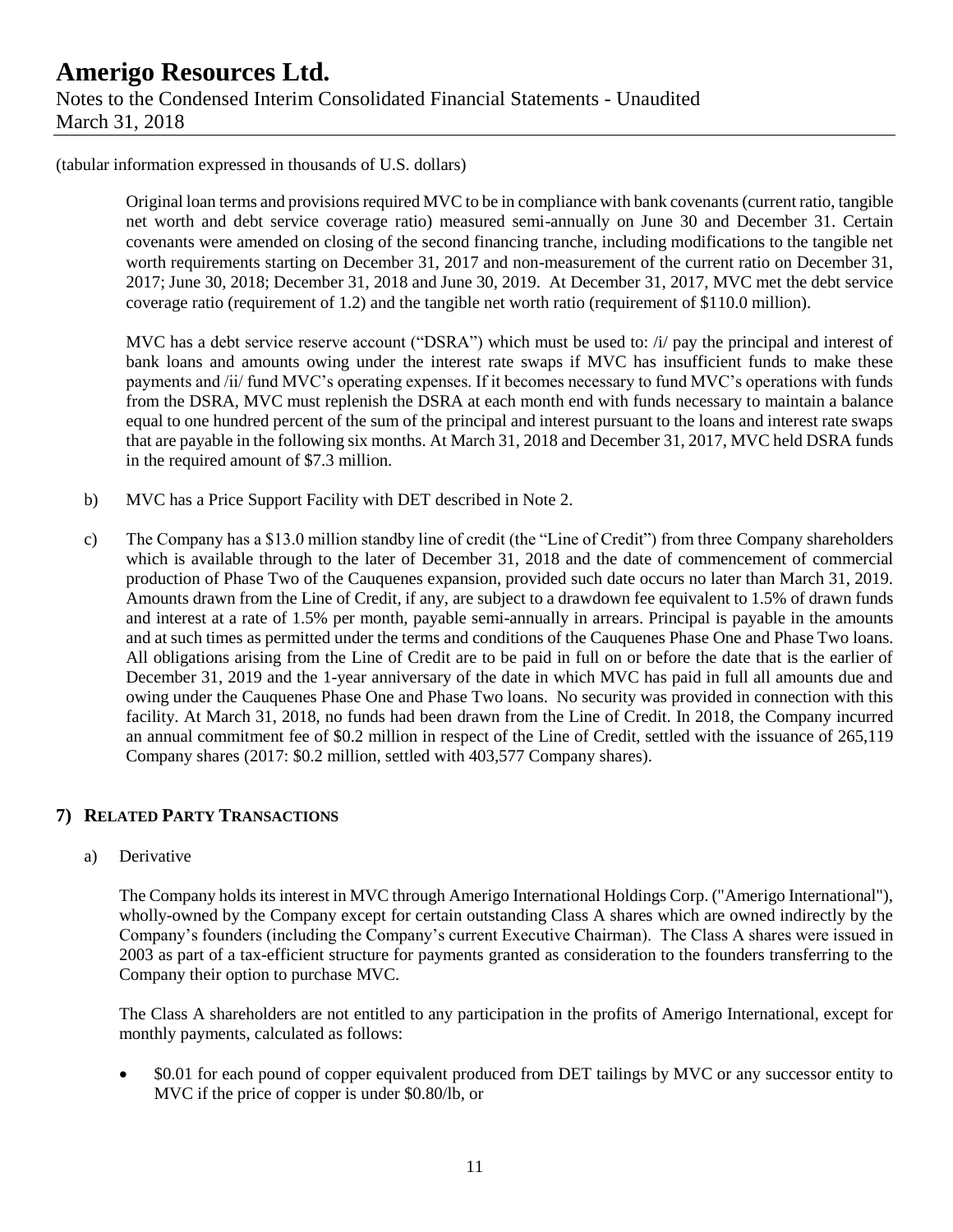• \$0.015 for each pound of copper equivalent produced from DET tailings by MVC or any successor entity to MVC if the price of copper is \$0.80/lb or more.

Under IFRS, the payments constitute a derivative financial instrument which needs to be measured at fair value at each reporting date. Changes in fair value are recorded in profit for the period.

The derivative expense includes the actual monthly payments described above and changes in the derivatives' fair value. In Q1-2018, \$0.2 million was paid or accrued to the Class A shareholders (three months ended March 31, 2017 ("Q1-2017"): \$0.2 million) and the derivatives' fair value increased \$0.2 million (Q1-2017: \$0.9 million), for a total derivative expense of \$0.4 million (Q1-2017: \$1.1 million) (Note 11(b)).

In Q1-2017, the increase in the derivatives' fair value was caused by the estimated increase in future production at MVC resulting from the Cauquenes Phase Two expansion currently underway.

At March 31, 2018, the derivative totalled \$12.4 million (December 31, 2017: \$12.2 million), with a current portion of \$1.0 million (December 31, 2017: \$1.2 million) and a long-term portion of \$11.4 million (December 31, 2017: \$11.0 million). Actual monthly payments outstanding at March 31, 2018 and December 31, 2017 were \$0.1 million.

b) Purchases of Goods and Services

The Company incurred the following fees in connection with companies owned by executive officers and directors and in respect of salaries paid to officers. Transactions have been measured at the exchange amount which is determined on a cost recovery basis.

|                              | Q1-2018 | O1-2017 |
|------------------------------|---------|---------|
|                              |         | ۱D      |
| Salaries and management fees | 350     | 189     |

### c) Key Management Compensation

The remuneration of directors and other members of key management during Q1-2018 and Q1-2017 was as follows:

|                                | Q1-2018 | Q1-2017 |  |
|--------------------------------|---------|---------|--|
|                                | S       | \$      |  |
| Management and directors' fees | 415     | 254     |  |
| Share-based payments           | 684     | 241     |  |
|                                | 1,099   | 495     |  |

Share-based payments are the grant date fair value of options vested to directors and officers.

d) The Group has in place a \$13.0 million standby line of credit from three Company shareholders (Note 6(c)).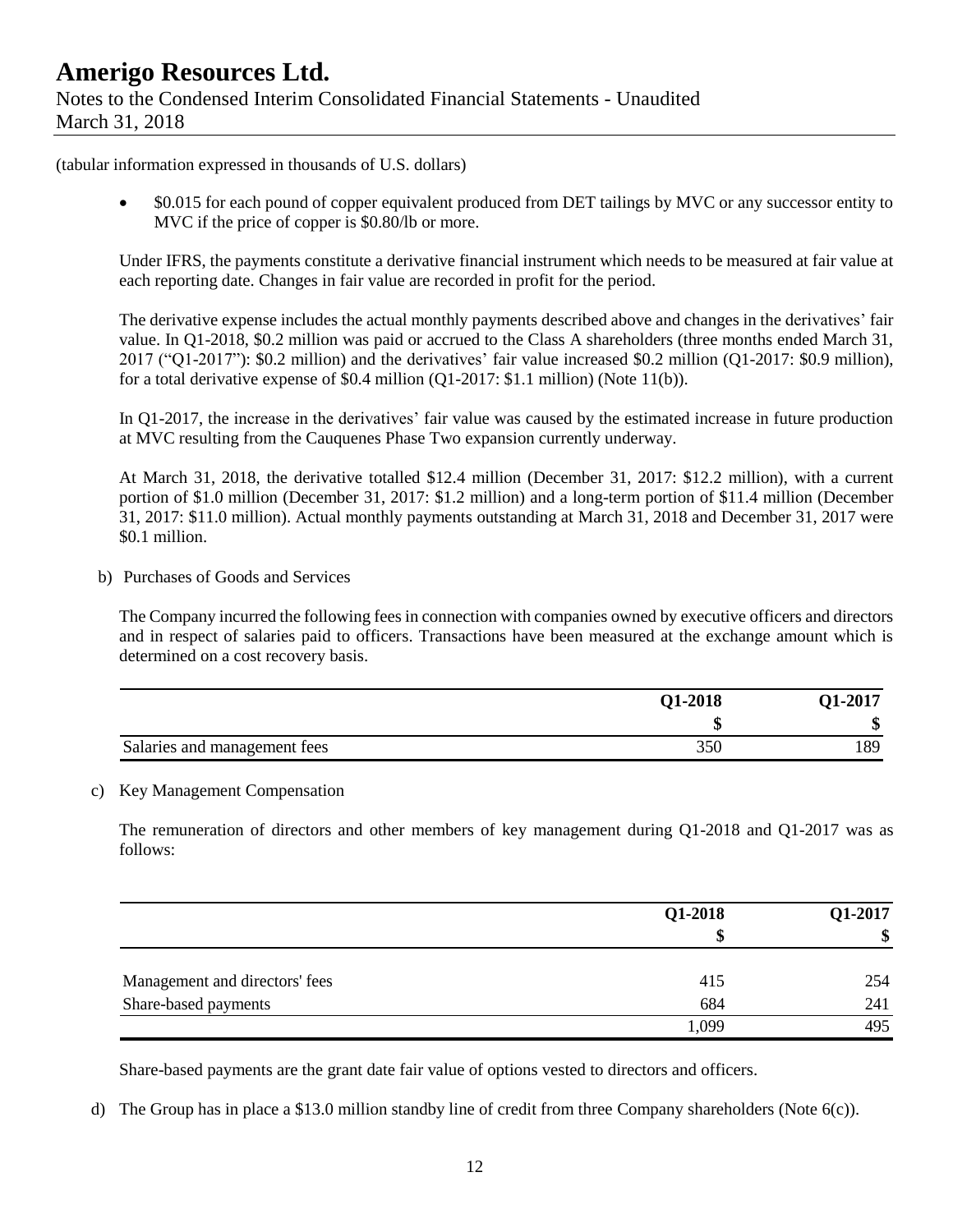(tabular information expressed in thousands of U.S. dollars)

### **8) EQUITY**

a) Share Capital

Authorised share capital consists of an unlimited number of common shares without par value.

In Q1-2018, the Company issued 265,119 shares valued at \$0.2 million to three Company shareholders to settle the annual stand-by charge of a \$13.0 million line of credit described in Note 6(c) (Q1-2017: 403,577 shares valued at \$0.2 million). The Company also issued 550,000 shares valued at \$0.1 million in connection with various share option exercises by employees and directors (Q1-2017: 350,000 shares valued at \$0.1 million).

#### b) Share Options

A total of 2,950,000 options were granted in each of Q1-2018 and Q1-2017, with a weighted average fair value estimated at Cdn\$0.59 (2017: Cdn\$0.28) per option at the grant date based on the Black-Scholes option-pricing model using the following assumptions:

|                                 | 2018   | 2017   |
|---------------------------------|--------|--------|
|                                 | \$     | \$     |
| Weighted average share price    | 1.06   | 0.53   |
| Weighted average exercise price | 1.06   | 0.53   |
| Dividend yield                  | 0%     | 0%     |
| Risk free interest rate         | 1.98%  | 1.01%  |
| Pre-vest forfeiture rate        | 0%     | 0%     |
| Expected life (years)           | 4.28   | 4.27   |
| Expected volatility             | 70.60% | 66.82% |

Outstanding share options:

|                        |              | March 31, 2018                  |              | December 31, 2017               |  |
|------------------------|--------------|---------------------------------|--------------|---------------------------------|--|
|                        |              | Weighted<br>average<br>exercise | <b>Share</b> | Weighted<br>average<br>exercise |  |
|                        | <b>Share</b> | price                           |              | price                           |  |
|                        | options      | Cdn\$                           | options      | Cdn\$                           |  |
| At start of the period | 11,050,000   | 0.37                            | 12,600,000   | 0.44                            |  |
| Granted                | 2,950,000    | 1.06                            | 2,950,000    | 0.53                            |  |
| Exercised              | (550,000)    | 0.17                            | (1,300,000)  | 0.42                            |  |
| Expired                |              | $\overline{\phantom{a}}$        | (3,200,000)  | 0.77                            |  |
| At end of the period   | 13,450,000   | 0.53                            | 11,050,000   | 0.37                            |  |
| Vested and exercisable | 11,237,500   | 0.42                            | 11,050,000   | 0.37                            |  |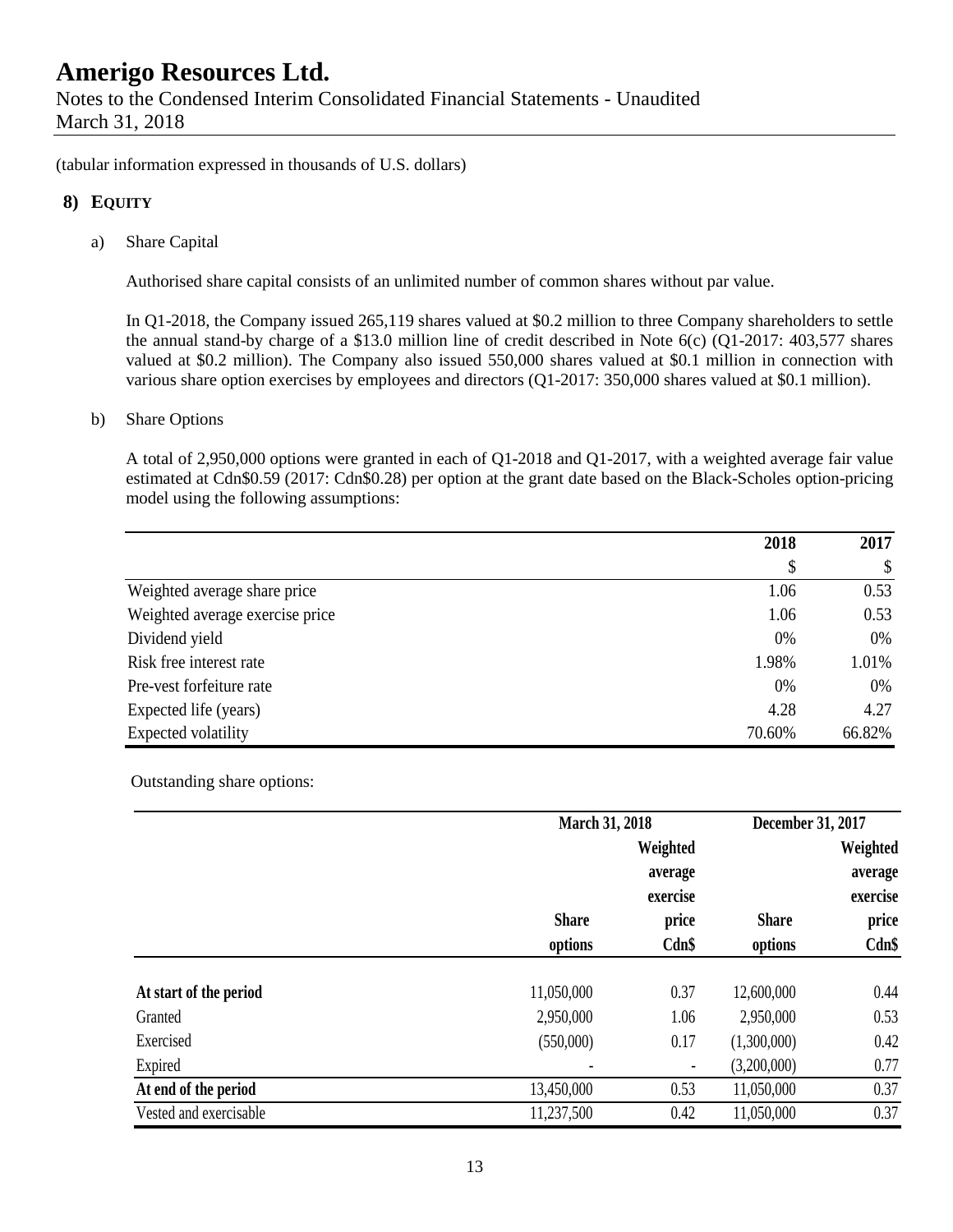### **Amerigo Resources Ltd.** Notes to the Condensed Interim Consolidated Financial Statements - Unaudited March 31, 2018

(tabular information expressed in thousands of U.S. dollars)

The weighted average trading price of the Company's stock on the dates in which options were exercised in Q1- 2018 was Cdn\$1.03 per share (Q1-2017: Cdn\$0.71 per share).

Information relating to share options outstanding at March 31, 2018 is as follows:

|               |                     |                     |                |                | Weighted    |
|---------------|---------------------|---------------------|----------------|----------------|-------------|
|               |                     |                     | Weighted       |                | Average     |
|               |                     |                     | average        | Weighted       | remaining   |
|               |                     |                     | exercise price | average        | life        |
|               |                     |                     | <b>on</b>      | exercise price | of          |
| Outstanding   | <b>Vested share</b> |                     | outstanding    | on vested      | outstanding |
| share options |                     | options Price range | options        | options        | options     |
|               |                     | Cdn\$               | Cdn\$          | Cdn\$          | (years)     |
|               |                     |                     |                |                |             |
| 2,600,000     | 2,600,000           | $0.14 - 0.26$       | 0.14           | 0.14           | 2.92        |
| 1,750,000     | 1,750,000           | $0.27 - 0.40$       | 0.37           | 0.37           | 2.00        |
| 3,200,000     | 3,200,000           | $0.41 - 0.48$       | 0.44           | 0.44           | 1.11        |
| 2,950,000     | 2,950,000           | $0.49 - 0.80$       | 0.53           | 0.53           | 3.90        |
| 2,950,000     | 737,500             | $0.81 - 1.06$       | 1.06           | 1.06           | 4.90        |
| 13,450,000    | 11,237,500          |                     | 0.53           | 0.42           | 3.02        |

Further information about share options is as follows:

| Q1-2018                              | 01-2017 |
|--------------------------------------|---------|
|                                      |         |
| Total compensation recognized<br>684 | 241     |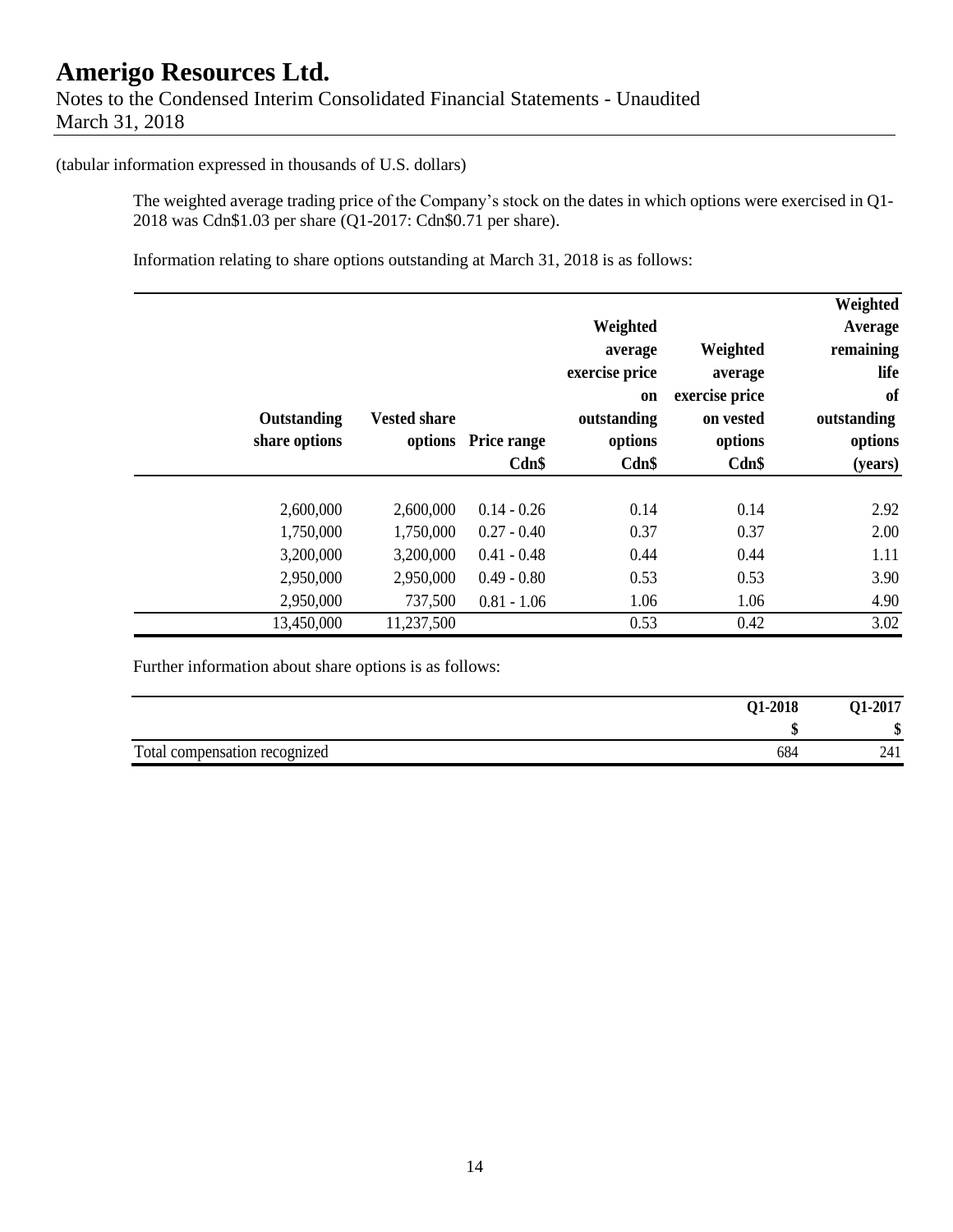Notes to the Condensed Interim Consolidated Financial Statements - Unaudited March 31, 2018

(tabular information expressed in thousands of U.S. dollars)

### **9) SEGMENT INFORMATION**

Operating segments are based on the reports reviewed by the board of directors that are used to make strategic decisions. The Group has one operating segment, the production of copper concentrates under a tolling agreement with DET (Note 2).

The geographic distribution of non-current assets is as follows:

|        |           | Property, plant and equipment |                          | <b>Other</b> |  |
|--------|-----------|-------------------------------|--------------------------|--------------|--|
|        | March 31, | December 31,                  | March 31,                | December 31, |  |
|        | 2018      | 2017                          | 2018                     | 2017         |  |
| Chile  | 183,822   | 175,834                       | 5,382                    | 5,441        |  |
| Canada | 171       | 177                           | $\overline{\phantom{0}}$ |              |  |
|        | 183,993   | 176,011                       | 5,382                    | 5,441        |  |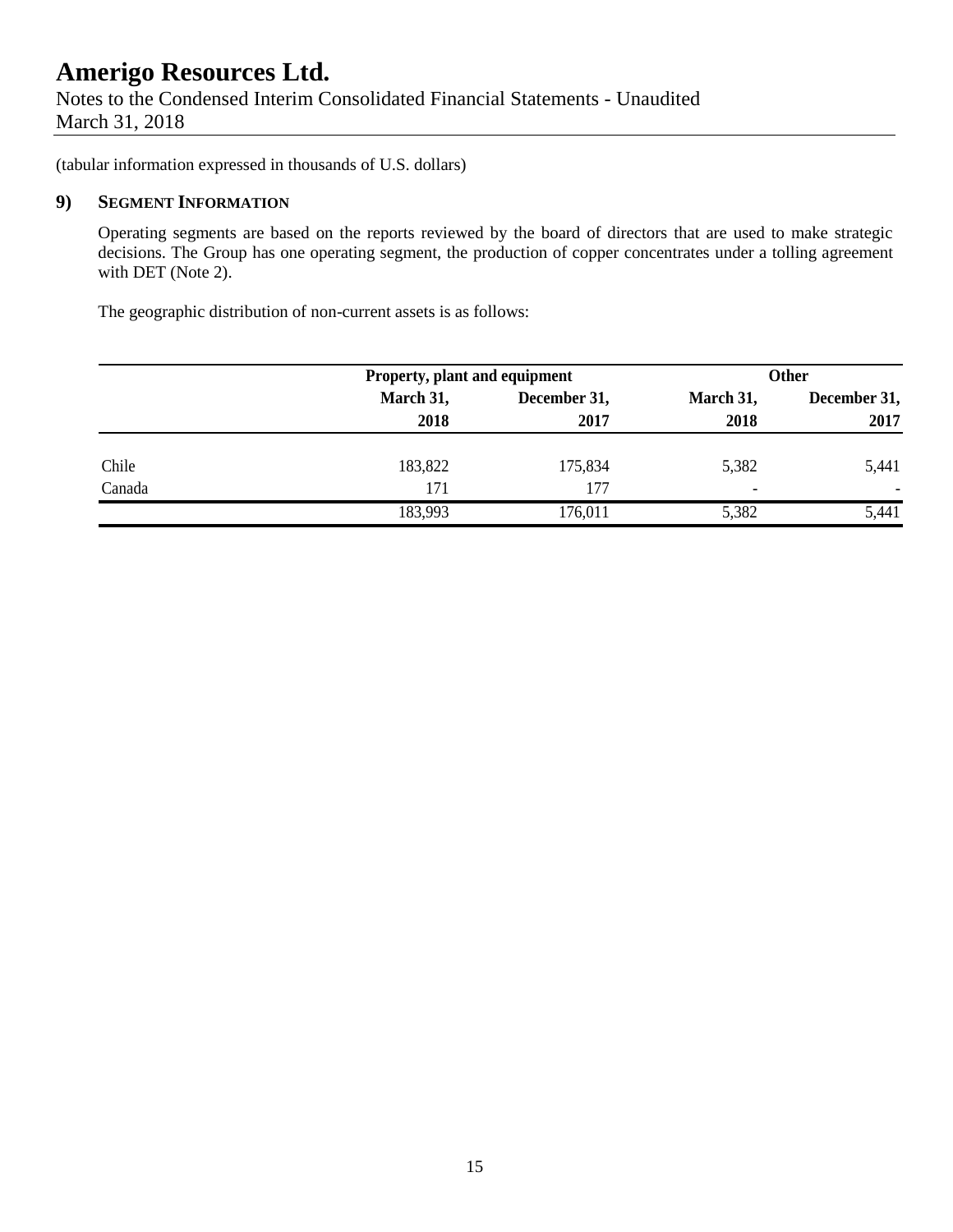Notes to the Condensed Interim Consolidated Financial Statements - Unaudited March 31, 2018

(tabular information expressed in thousands of U.S. dollars)

### **10) REVENUE**

The Company adopted IFRS 15 on January 1, 2018 as outlined in Note 1(d). The following disclosures presents the Group's revenue information as required under the new standard.

### a) Revenue Composition

|                                                              | Q1-2018<br>\$ | Q1-2017 |
|--------------------------------------------------------------|---------------|---------|
|                                                              |               |         |
| Gross value of copper produced                               | 45,862        | 38,650  |
| Notional items deducted from gross value of copper produced: |               |         |
| DET royalties - copper                                       | (10,797)      | (7,715) |
| Smelting and refining                                        | (5,040)       | (5,087) |
| Transportation                                               | (554)         | (503)   |
| Copper tolling revenue                                       | 29,471        | 25,345  |
| Molybdenum and other revenue                                 | 4,410         | 4,399   |
|                                                              | 33,881        | 29,744  |

### b) Total Revenue by Product Type and Business Unit

The following table presents the Group's revenue composition disaggregated by product type. The Group has a single business unit, consistent with the Group's single reportable segment (Note 9). A business unit can have revenue from more than one commodity as it can include an operation that produces more than one product.

|                      | Q1-2018 | Q1-2017 |
|----------------------|---------|---------|
|                      | \$      | \$      |
|                      |         |         |
|                      | 29,471  | 27,777  |
| Copper<br>Molybdenum | 4,410   | 1,967   |
|                      | 33,881  | 29,744  |

### c) Total revenue by regions

All of the Group's revenue originates in Chile. In Q1-2018, the Group's revenue from one customer represented 87% of reported revenue (Q1-2017: 99%).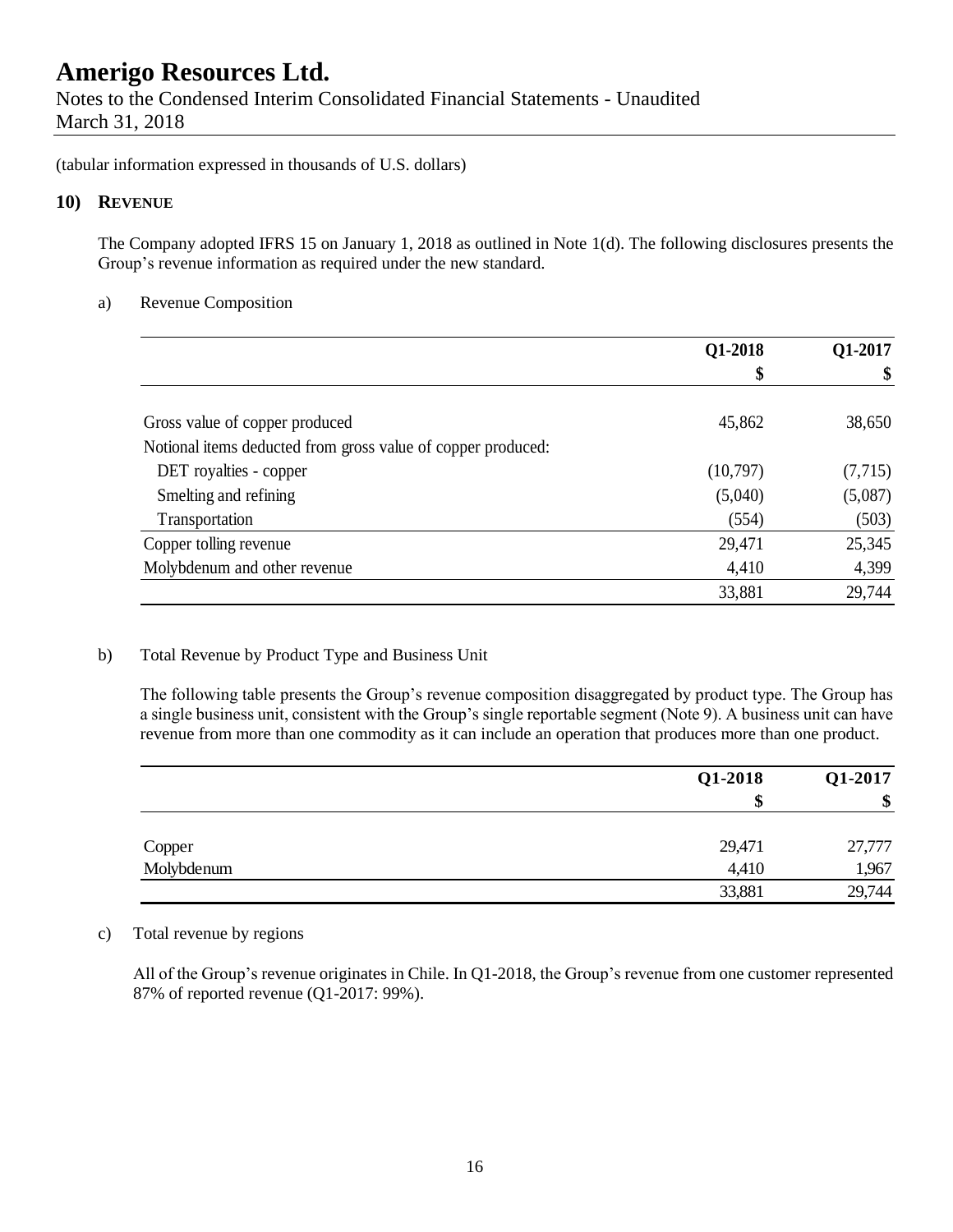Notes to the Condensed Interim Consolidated Financial Statements - Unaudited March 31, 2018

(tabular information expressed in thousands of U.S. dollars)

### **11) (EXPENSES) GAINS BY NATURE**

a) Tolling and production costs consist of the following:

|                               | Q1-2018  | Q1-2017<br>\$ |
|-------------------------------|----------|---------------|
|                               | \$       |               |
| Tolling and production costs  | (22,839) | (22,666)      |
| Depreciation and amortization | (3,566)  | (3,584)       |
| Administration                | (1,696)  | (1,377)       |
| DET royalties - molybdenum    | (616)    | (134)         |
|                               | (28,717) | (27,761)      |

b) General and administration expenses consist of the following:

|                                            | Q1-2018 | Q1-2017<br>\$ |
|--------------------------------------------|---------|---------------|
|                                            | \$      |               |
| Share-based payment compensation           | (684)   | (241)         |
| Salaries, management and professional fees | (575)   | (418)         |
| Office and general expenses                | (299)   | (294)         |
|                                            | (1,558) | (953)         |

c) Derivative to related parties (Note  $(7(a))$  consist of the following:

|                                      | Q1-2018 | Q1-2017 |
|--------------------------------------|---------|---------|
|                                      |         |         |
| Fair value adjustments to derivative | (178)   | (864)   |
| Royalty payments to related parties  | (236)   | (229)   |
|                                      | (414)   | (1,093) |

d) Other gains consist of the following:

|                        | $Q1-2018$ | Q1-2017 |
|------------------------|-----------|---------|
|                        |           | \$      |
| Other gains            | 168       | 15      |
| Foreign exchange gains | 98        | 18      |
|                        | 266       | 33      |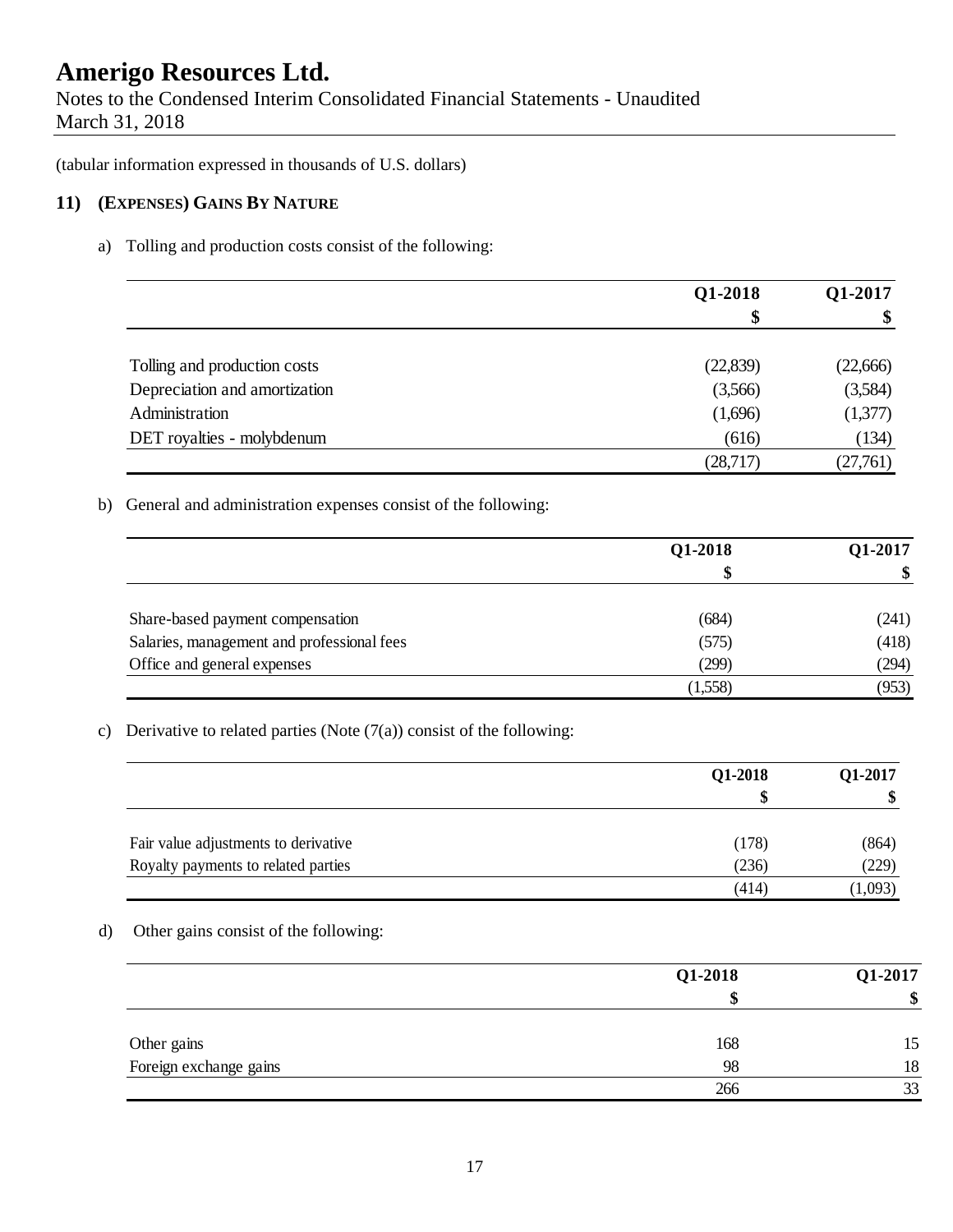Notes to the Condensed Interim Consolidated Financial Statements - Unaudited March 31, 2018

(tabular information expressed in thousands of U.S. dollars)

### e) Finance expense consists of the following:

|                                               | Q1-2018 | Q1-2017<br>\$ |
|-----------------------------------------------|---------|---------------|
|                                               |         |               |
| Finance, commitment and interest charges      | (1,314) | (1, 348)      |
| Fair value adjustments to interest rate swaps | 329     | (5)           |
|                                               | (985)   | (1, 353)      |

### **12) SUPPLEMENTARY CASH FLOW INFORMATION**

### a) Cash and cash equivalents

|                                                            | March 31, | December 31, |  |
|------------------------------------------------------------|-----------|--------------|--|
|                                                            | 2018      | 2017         |  |
|                                                            | S         |              |  |
|                                                            |           |              |  |
| Cash at bank and on hand                                   | 21,929    | 19,595       |  |
| Short-term bank deposits                                   | 640       | 629          |  |
|                                                            | 22,569    | 20,224       |  |
| Cash held in a debt service reserve account (Note $6(a)$ ) | 7,300     | 7,300        |  |
|                                                            | 29,869    | 27,524       |  |

### b) Cash payments of interest and taxes

|                                                                                | Q1-2018 | Q1-2017 |
|--------------------------------------------------------------------------------|---------|---------|
|                                                                                | \$      | \$      |
|                                                                                |         |         |
| Interest and taxes paid                                                        |         |         |
| Interest paid                                                                  | 669     |         |
| Income taxes paid                                                              | 376     | 305     |
| Other                                                                          |         |         |
| Increase in accounts payable related to the acquisition                        |         |         |
| of plant and equipment                                                         | 1,107   | 141     |
| Cash paid during the year in connection with the derivative to related parties | 239     | 815     |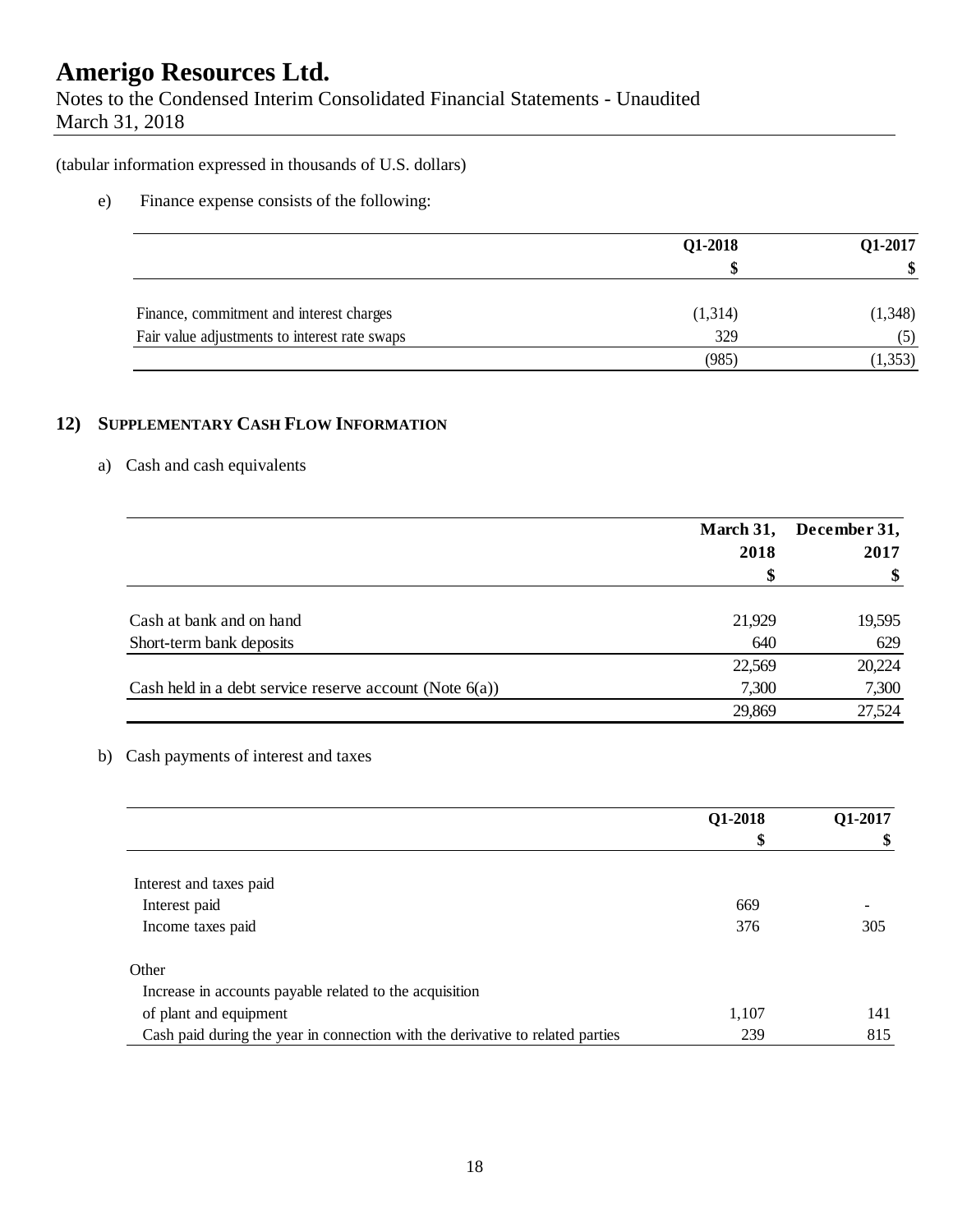Notes to the Condensed Interim Consolidated Financial Statements - Unaudited March 31, 2018

(tabular information expressed in thousands of U.S. dollars)

### **13) FAIR VALUE MEASUREMENT**

Certain of the Group's financial assets and liabilities are measured at fair value on a recurring basis and classified in their entirety based on the lowest level of input that is significant to the fair value measurement. The fair value hierarchy has three levels that prioritize the inputs to valuation techniques used to measure fair value, with Level 1 inputs having the highest priority. The levels and valuation techniques used to value the Group's financial assets and liabilities are the following:

- Level 1 Unadjusted quoted prices in active markets for identical assets and liabilities that the Group can access at the measurement date. The Group values its investments using quoted market prices in active markets.
- Level  $2$  Inputs other than quoted prices included within Level 1 that are observable for the asset or liability directly or indirectly. The Group's copper and molybdenum trade and settlement receivables are embedded derivatives in circumstances when the value of these receivables changes as underlying commodity market prices vary. The fair values of these receivables are adjusted each reporting period by reference to forward market prices and changes in fair value are recorded as a component of revenue.
- Level 3 Significant unobservable inputs that are not based on observable market data. The Group includes the derivative to related parties in Level 3 of the fair value hierarchy because it is not tradeable or associated with observable price transparency. Management reviews the fair value of this derivative on a quarterly basis based on management's best estimates, which are unobservable inputs. Fair value is calculated by applying the discounted cash flow approach on a valuation model that considers the present value of the net cash flows expected to be paid to related parties (Note 7(a)). The Group has also included the IRS in Level 3 of the fair value hierarchy due to the lack of observable market quotes on these instruments. The fair values of IRS were determined with the assistance of third parties who performed a discounted cash flow valuation based on forward interest rate curves.